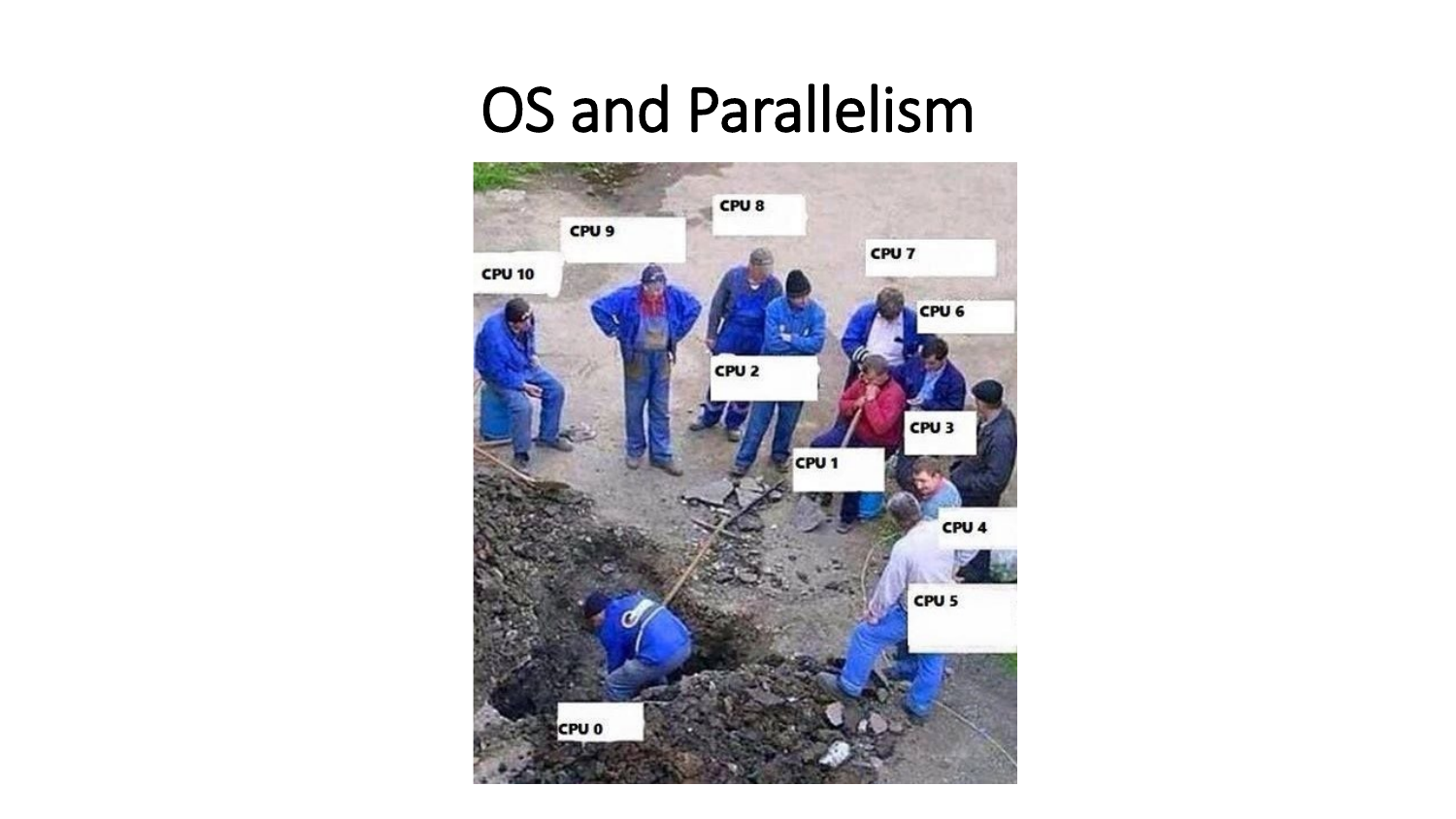### Review: Information Retrieval

- •IR is the problem of finding **relevant documents** among an **index** that relate to some **query**
- •We can rank documents by language features (e.g., tf-idf vectors) and *compare vectors of documents*
- •We can rank documents based on their relative **prestige** using **PageRank**
- •We can construct an **inverted index** by mapping *keywords* to *lists of documents*
- •**Web Search** can be thought of as a *distributed task* in which the **index** can be split among multiple **workers**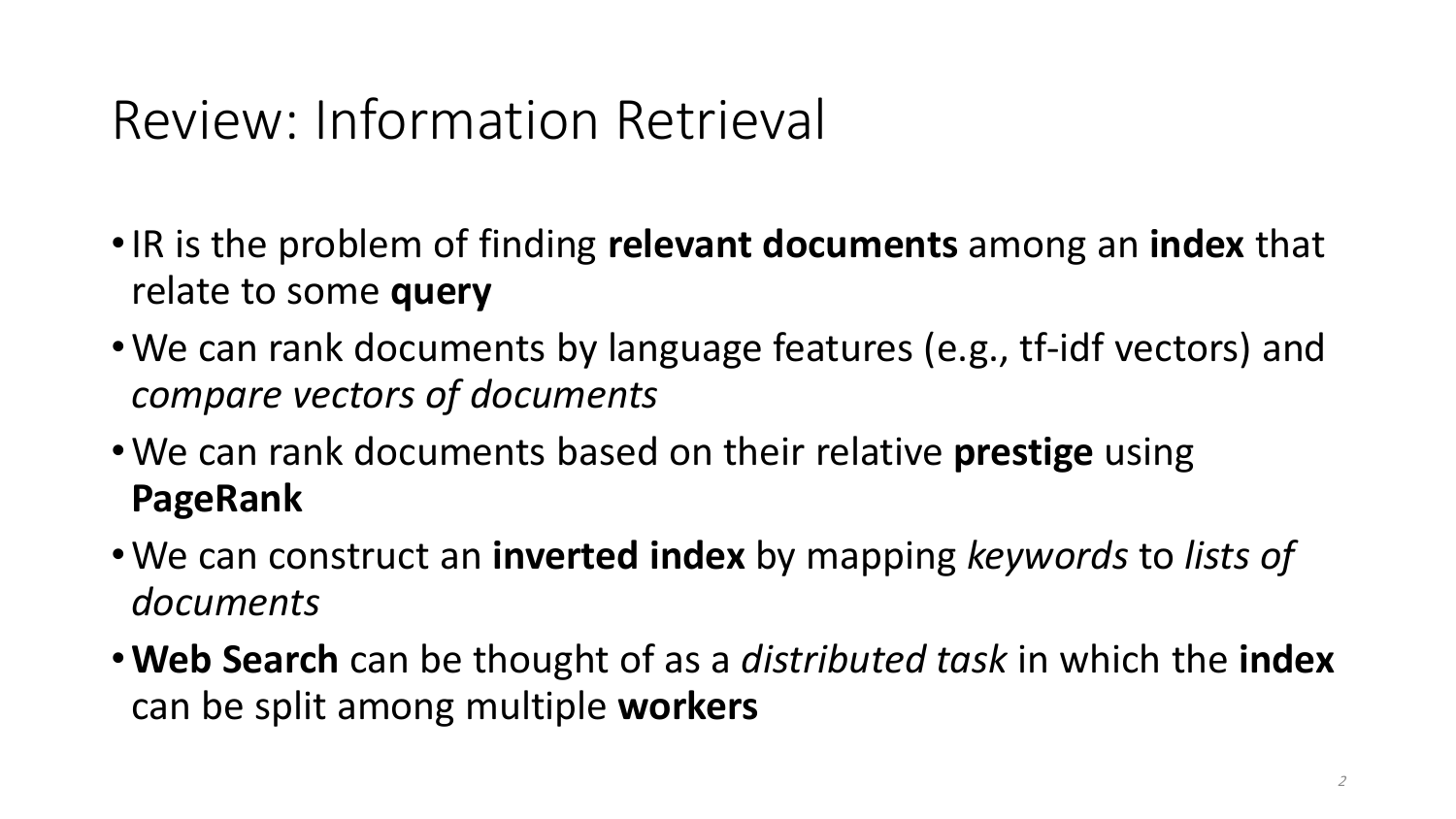## Segment by document (divide cols)

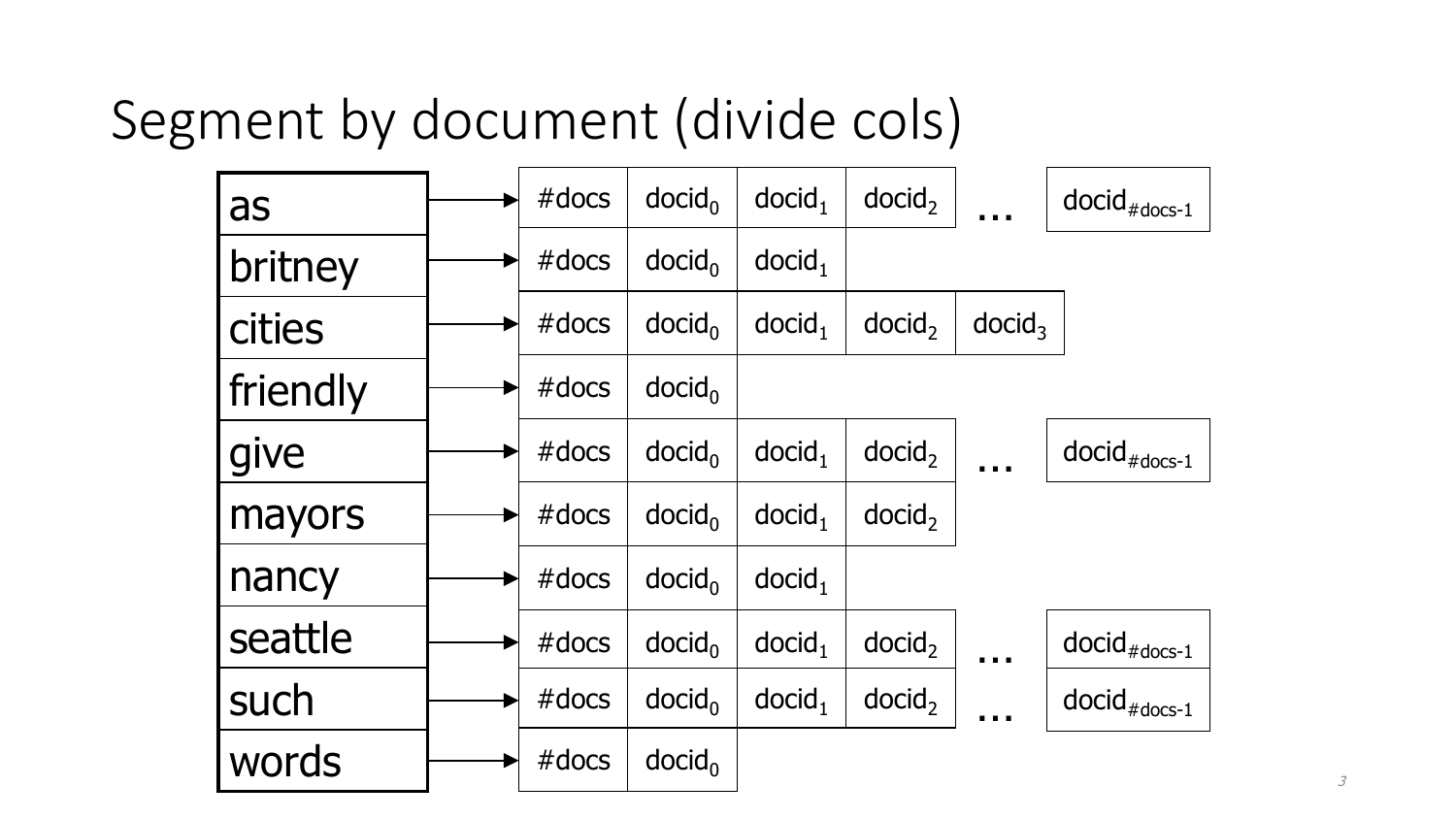#### Segment by document

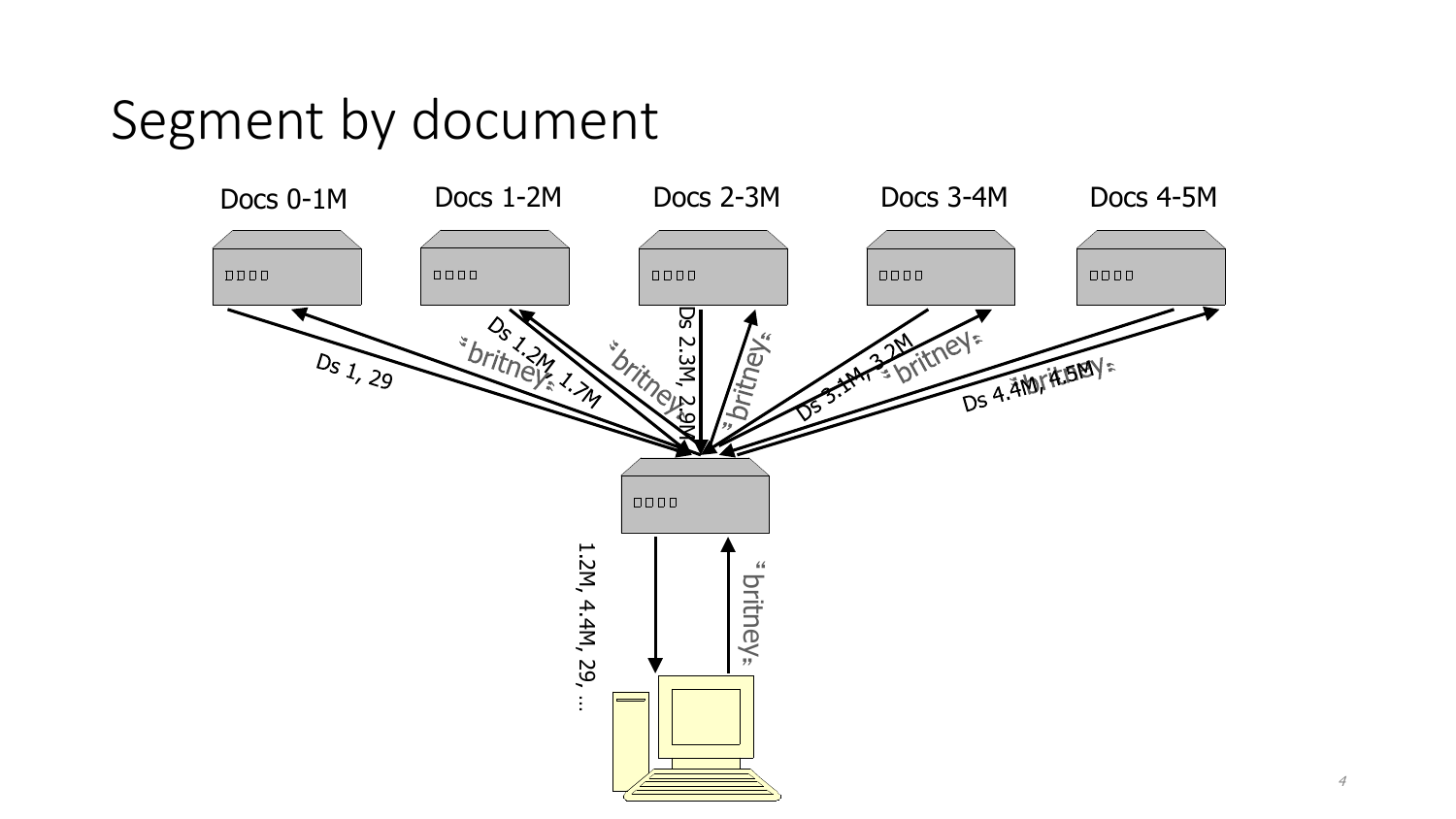## Segment by term (divide rows)

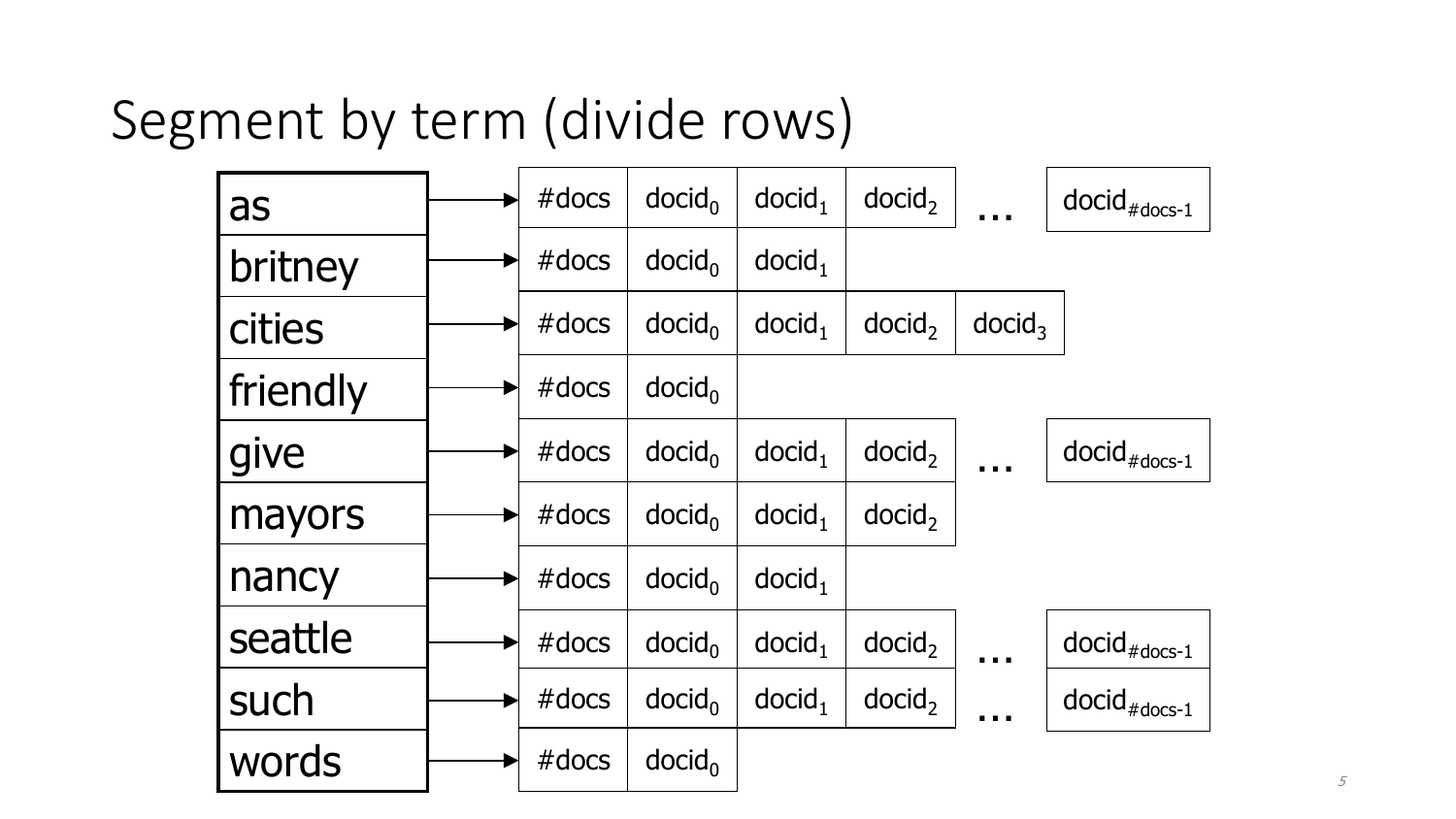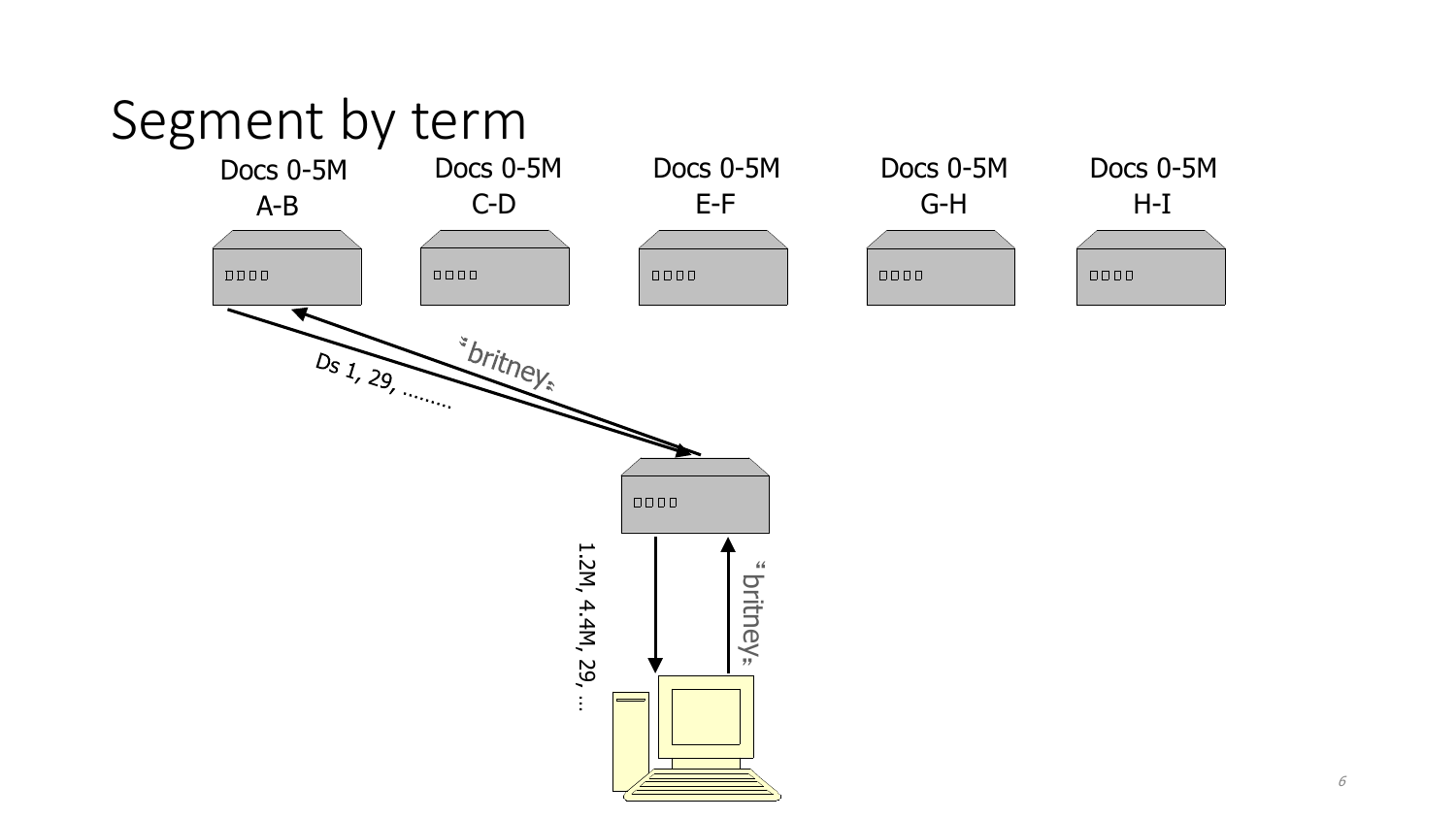#### Review: Deduplication

- •We **deduplicate** portions of the index to save re-computation and storage requirements
- The **Jaccard similarity coefficient** is a way of comparing sets
	- Each **document** can be broken up into **shingles,** which are k-long sequences of tokens in each document
	- Thus, each **document** can be represented by a *set of shingles* that can be used to compare documents for duplication
- The **MinHash** algorithm leverages statistical properties of sets to *estimate* the Jaccard coefficient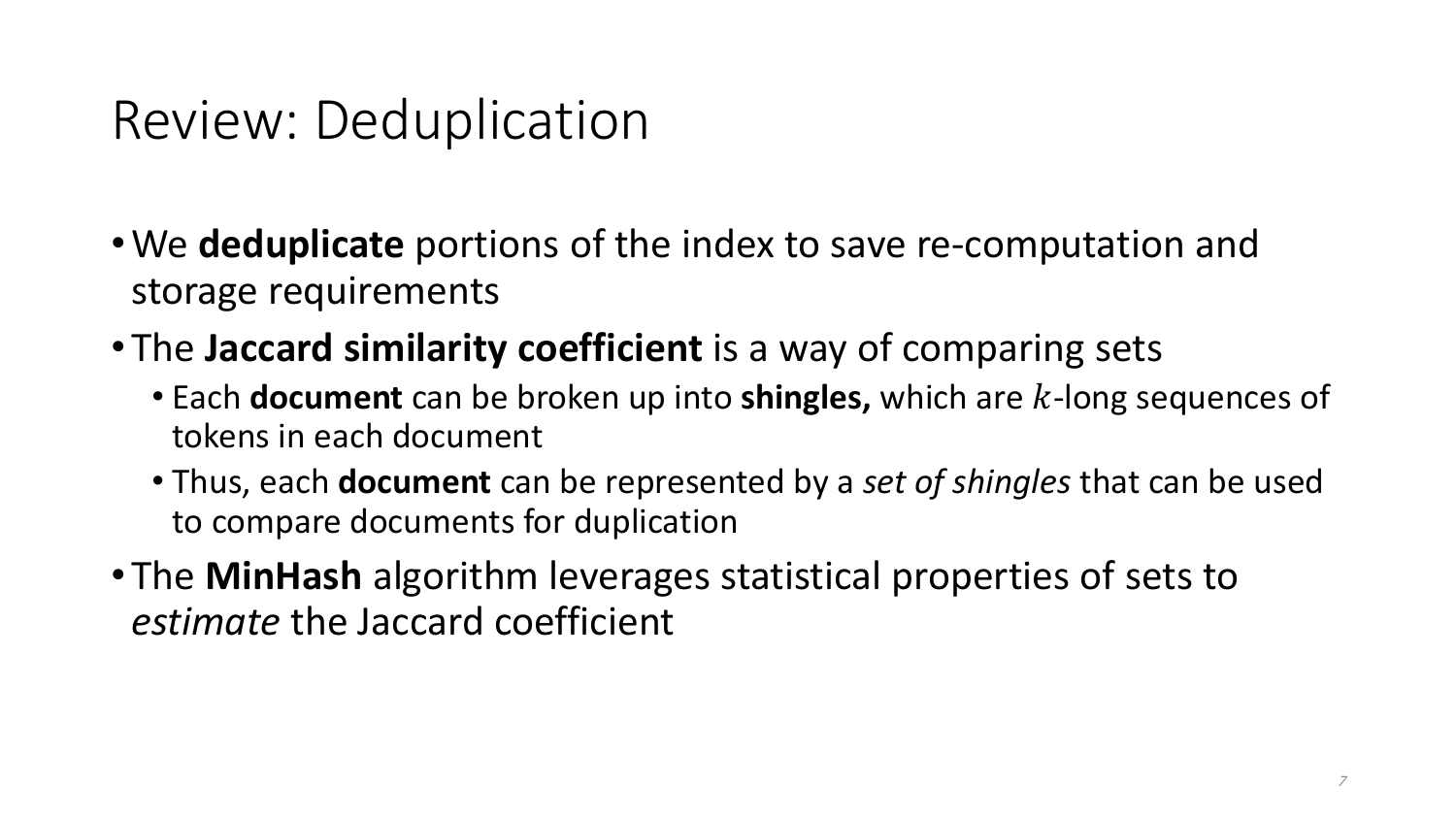## Jaccard similarity coefficient

- •Jaccard similarity coefficient compares the similarity of the two sets of shingles (A and B)
- Size of the intersection / size of the union

$$
J(A, B) = \frac{|A \cap B|}{|A \cup B|} \qquad \qquad \mathsf{A} \qquad \qquad \mathsf{A} \qquad \mathsf{B} \qquad \qquad \mathsf{A} \qquad \qquad \mathsf{A} \qquad \mathsf{A} \cup \mathsf{B} \qquad \mathsf{B}
$$

- 0 for disjoint sets, 1 for equal sets
- •What is the complexity of computing Jaccard?
- Assume A and B are size O(N)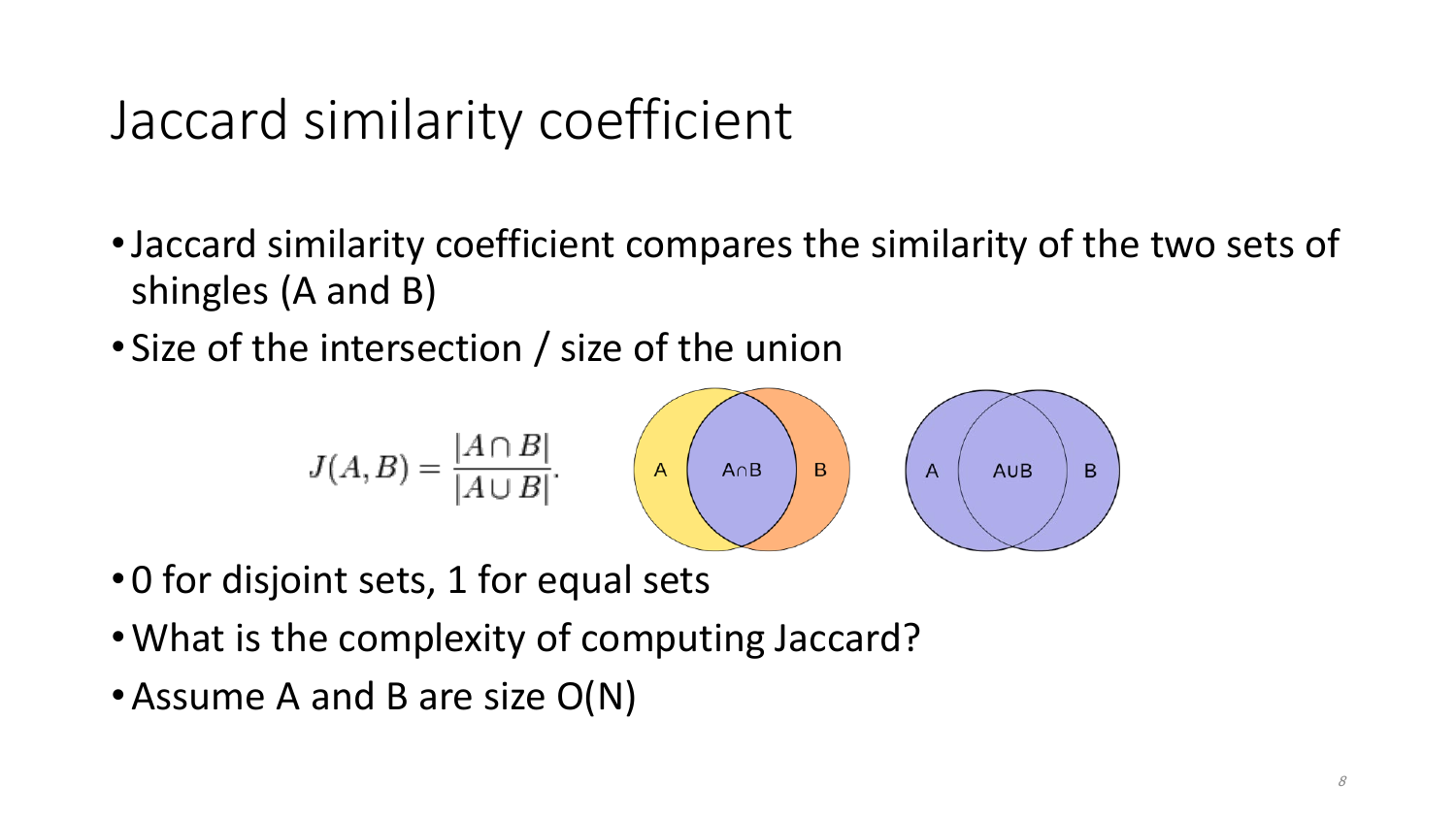## One-Slide Summary: Processes, Threads, Sockets

- •A **process** is a data structure used by the operating system to manage the execution of a program
	- Processes have their own address space, file handles, networking, etc.
- Processes can create one or more **threads** to execute tasks in parallel
	- Example: UI thread that runs separately from computation
	- Example: A Webserver with thousands of concurrent clients connected
	- Threads share the same address space as the host process
- •Networked applications can use **sockets** to communicate with each other
	- Server binds, listens, accepts, recvs. Client connects and sends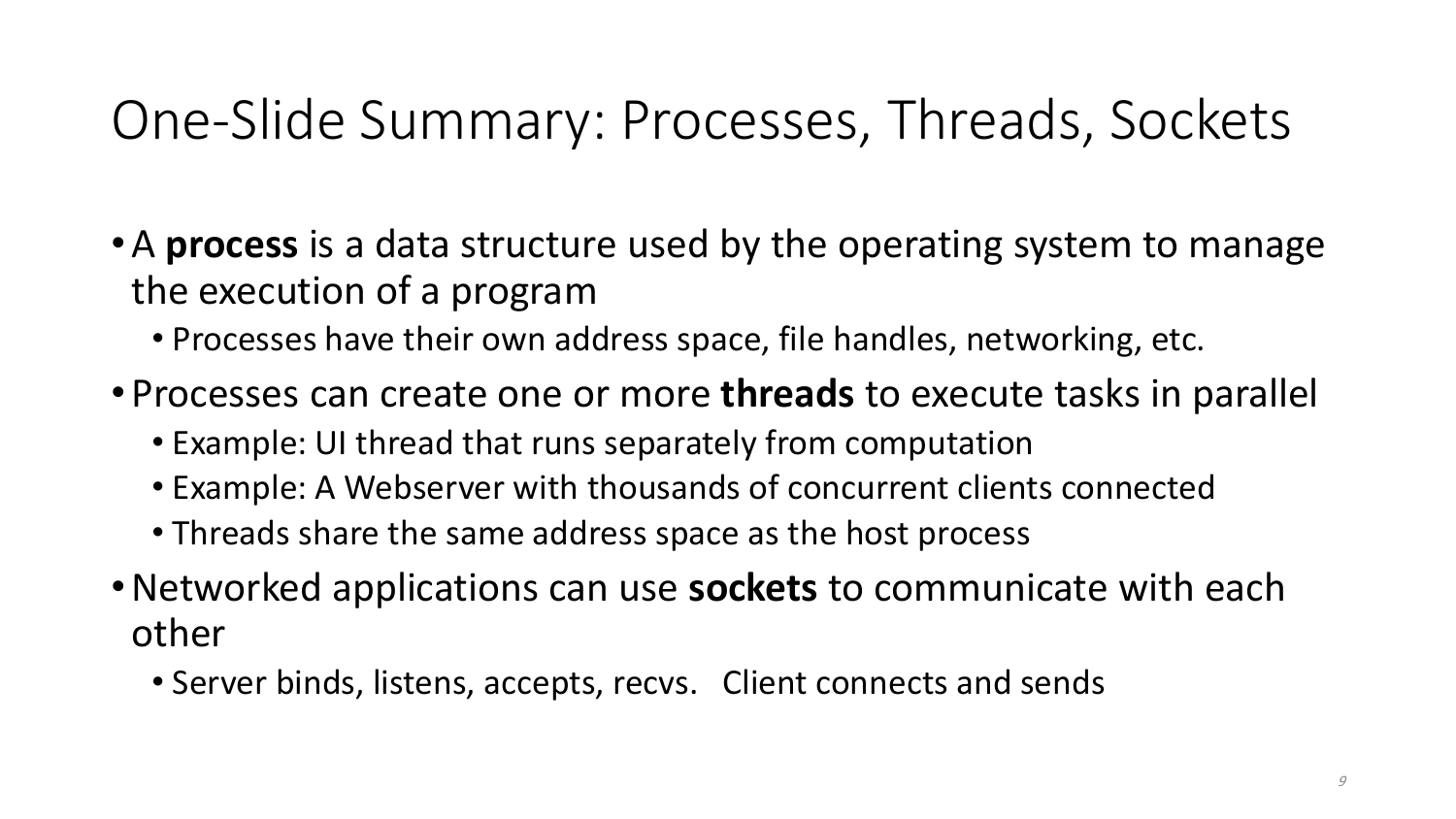#### Project 4: MapReduce

- •MapReduce: divide computation among many computers
- P4: simulate this on one computer
	- Multiple programs (processes): master and workers
	- Multiple threads: do computation at same time as waiting for network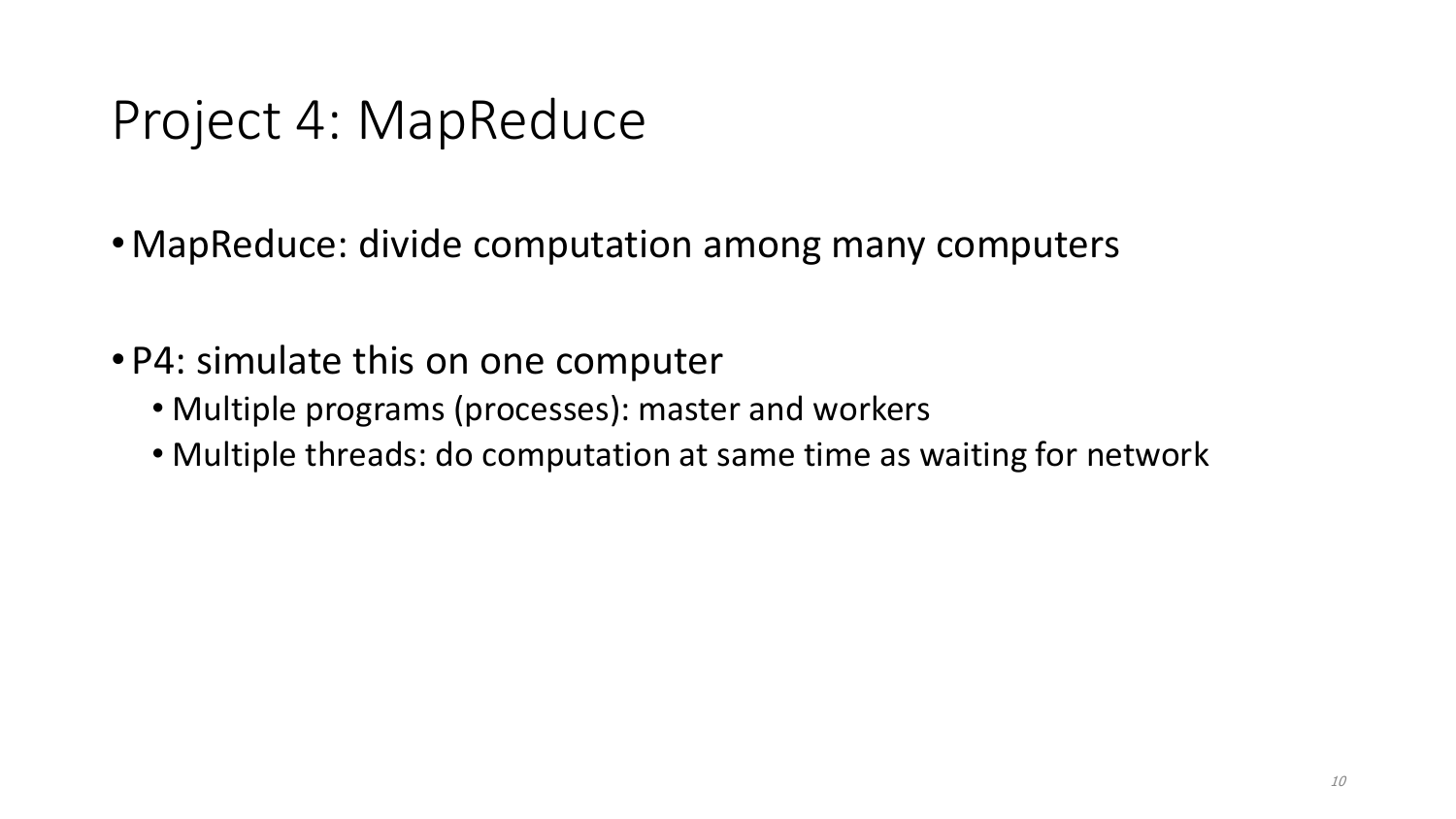#### Processes

 $(\wedge)$  Fewer details

#### • Process: a running program

| Task Manager<br>□                                                   |               |                     |          |             | $\times$ |            |                   |  |               |
|---------------------------------------------------------------------|---------------|---------------------|----------|-------------|----------|------------|-------------------|--|---------------|
| File Options View                                                   |               |                     |          |             |          |            |                   |  |               |
| Processes Performance App history Startup Users Details Services    |               |                     |          |             |          |            |                   |  |               |
|                                                                     |               | $\checkmark$<br>17% | 34%      | 7%          | 0%       | 2%         |                   |  |               |
| Name                                                                | <b>Status</b> | <b>CPU</b>          | Memory   | <b>Disk</b> | Network  | <b>GPU</b> | <b>GPU</b> engine |  |               |
| I. NET Runtime Optimization Service (32 bit)                        |               | 6.2%                | 11.3 MB  | $0.4$ MB/s  | 0 Mbps   | 0%         |                   |  | $\land$       |
| <b>Point.exe</b>                                                    |               |                     | 1.7 MB   | $0$ MB/s    | 0 Mbps   | 0%         |                   |  |               |
| <b>Desktop Window Manager</b>                                       |               |                     | 150.4 MB | $0.1$ MB/s  | 0 Mbps   | 1.2%       | <b>GPU 0 - 3D</b> |  |               |
| Service Host: Bluetooth Support Service<br>≻<br>$\ddot{\mathbf{C}}$ |               |                     | 2.7 MB   | $0$ MB/s    | 0 Mbps   | 0%         |                   |  |               |
| Snipping Tool                                                       |               |                     | 3.5 MB   | $0.3$ MB/s  | 0 Mbps   | 0%         |                   |  |               |
| Windows Driver Foundation - User-mode Driver Frame                  |               |                     | 1.9 MB   | $0$ MB/s    | 0 Mbps   | 0%         |                   |  |               |
| <b>I Task Manager</b><br>≻                                          |               |                     | 24.2 MB  | $0$ MB/s    | 0 Mbps   | 0%         |                   |  |               |
| <b>Ellient Server Runtime Process</b>                               |               |                     | 1.7 MB   | $0$ MB/s    | 0 Mbps   | 0.5%       | GPU 0 - 3D        |  |               |
| <b>Windows Explorer</b><br>≻<br>īн.                                 |               |                     | 48.4 MB  | $0.1$ MB/s  | 0 Mbps   | 0%         |                   |  |               |
| System interrupts                                                   |               |                     | $0$ MB   | $0$ MB/s    | 0 Mbps   | 0%         |                   |  |               |
| $\circ$<br>Cortana                                                  |               |                     | 96.2 MB  | $0.9$ MB/s  | 0.2 Mbps | 0%         | <b>GPU 0 - 3D</b> |  |               |
| Antimalware Service Executable                                      |               |                     | 117.1 MB | $0.1$ MB/s  | 0 Mbps   | 0%         |                   |  |               |
| Runtime Broker<br>≻                                                 |               |                     | 7.1 MB   | $0.1$ MB/s  | 0 Mbps   | 0%         |                   |  |               |
| Windows Driver Foundation - User-mode Driver Frame                  |               | 0.2%                | 2.0 MB   | $0$ MB/s    | 0 Mbps   | 0%         |                   |  |               |
| <b>B</b> System                                                     |               |                     | 0.1 MB   | $0.6$ MB/s  | 0 Mbps   |            | 0.1% GPU 0 - 3D   |  |               |
| <b>Windows Security Health Service</b><br>⋗                         |               |                     | 2.7 MB   | $0$ MB/s    | 0 Mbps   | 0%         |                   |  | $\checkmark$  |
| $\langle$                                                           |               |                     |          |             |          |            |                   |  | $\rightarrow$ |

11

End task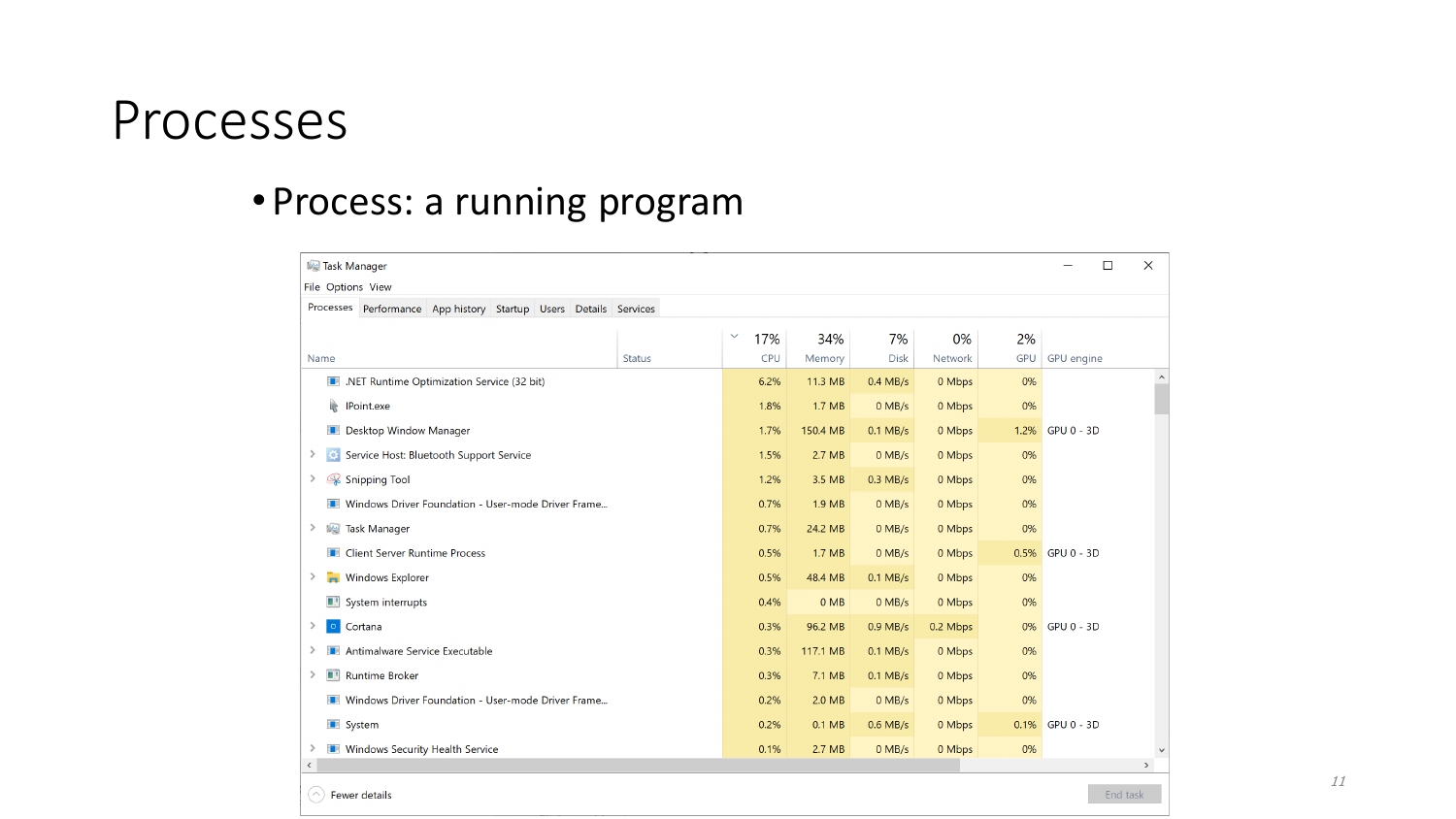## The process abstraction

- The process is the OS abstraction for execution
	- Also sometimes called a job or a task
- •A process is a program in execution
	- Programs are static entities with potential for execution
- Process consists of:
	- A unique process ID (PID)
	- An address space (memory)
	- 1 or more threads (sequences of computation)
	- Some other resources (file handles, open sockets,...)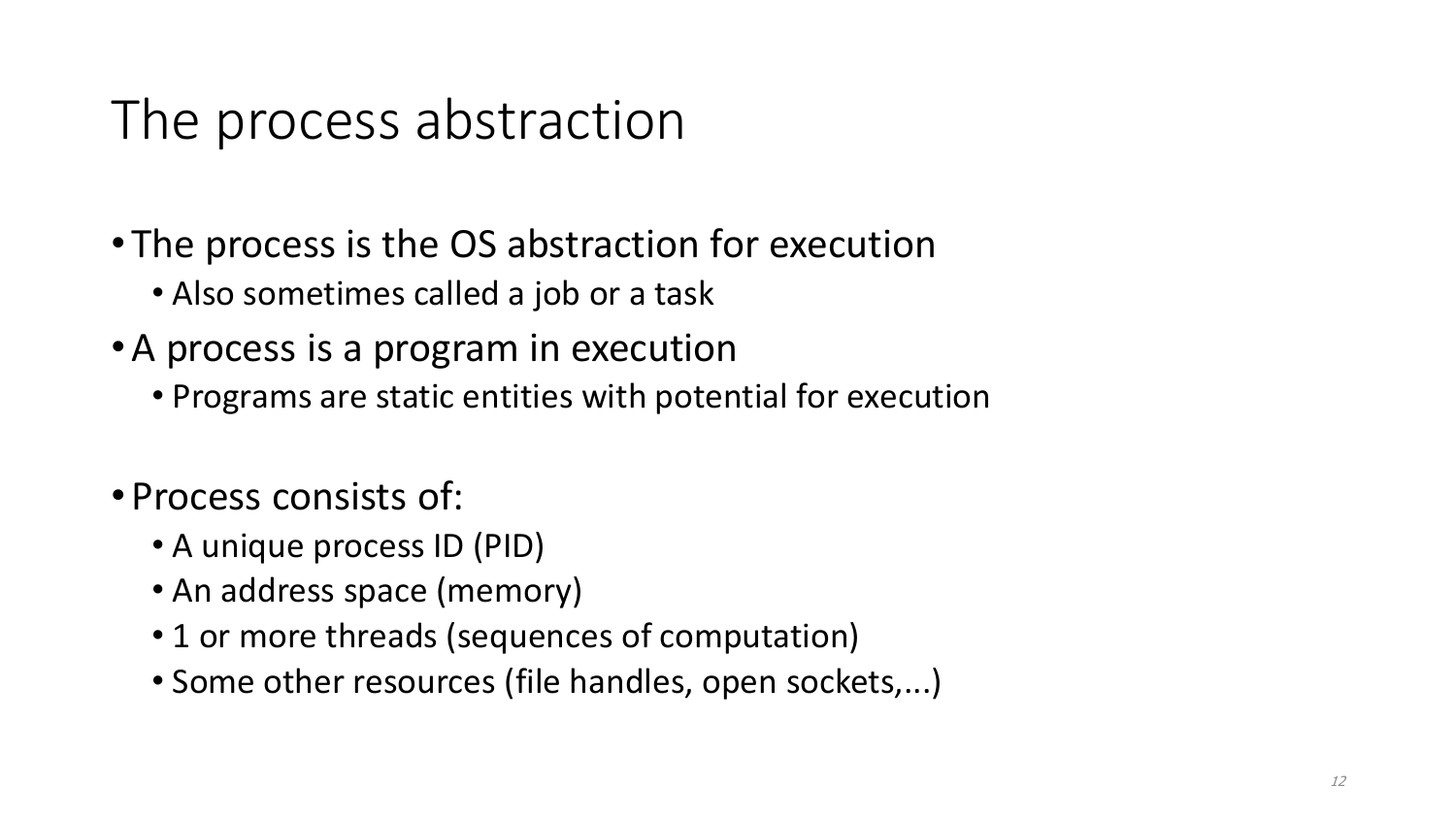#### What does the OS do?

- Create abstractions to make hardware easier to use
	- Abstractions "nicer" than raw hardware interfaces
- •Manage shared hardware resources

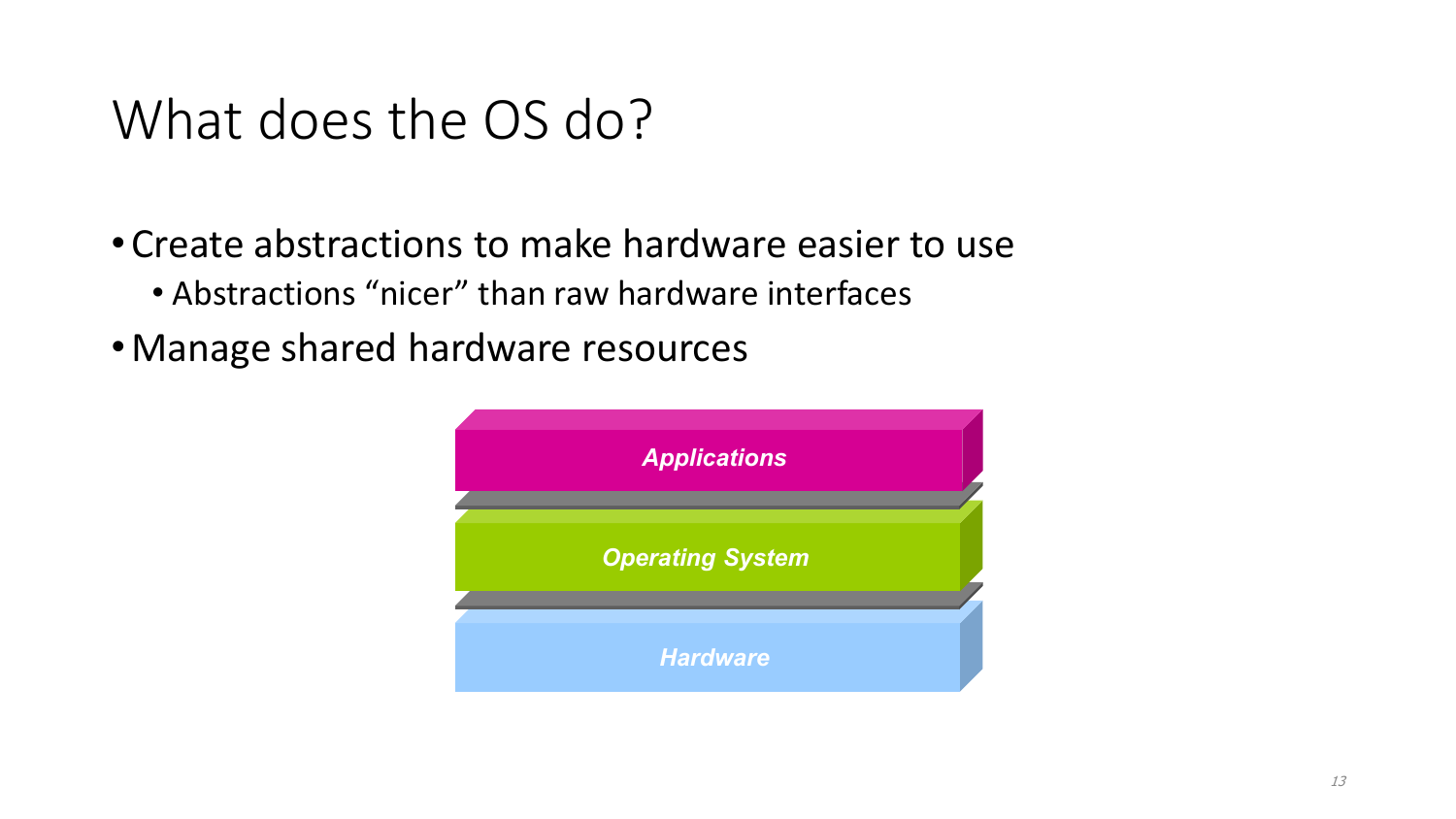## Operating system abstractions

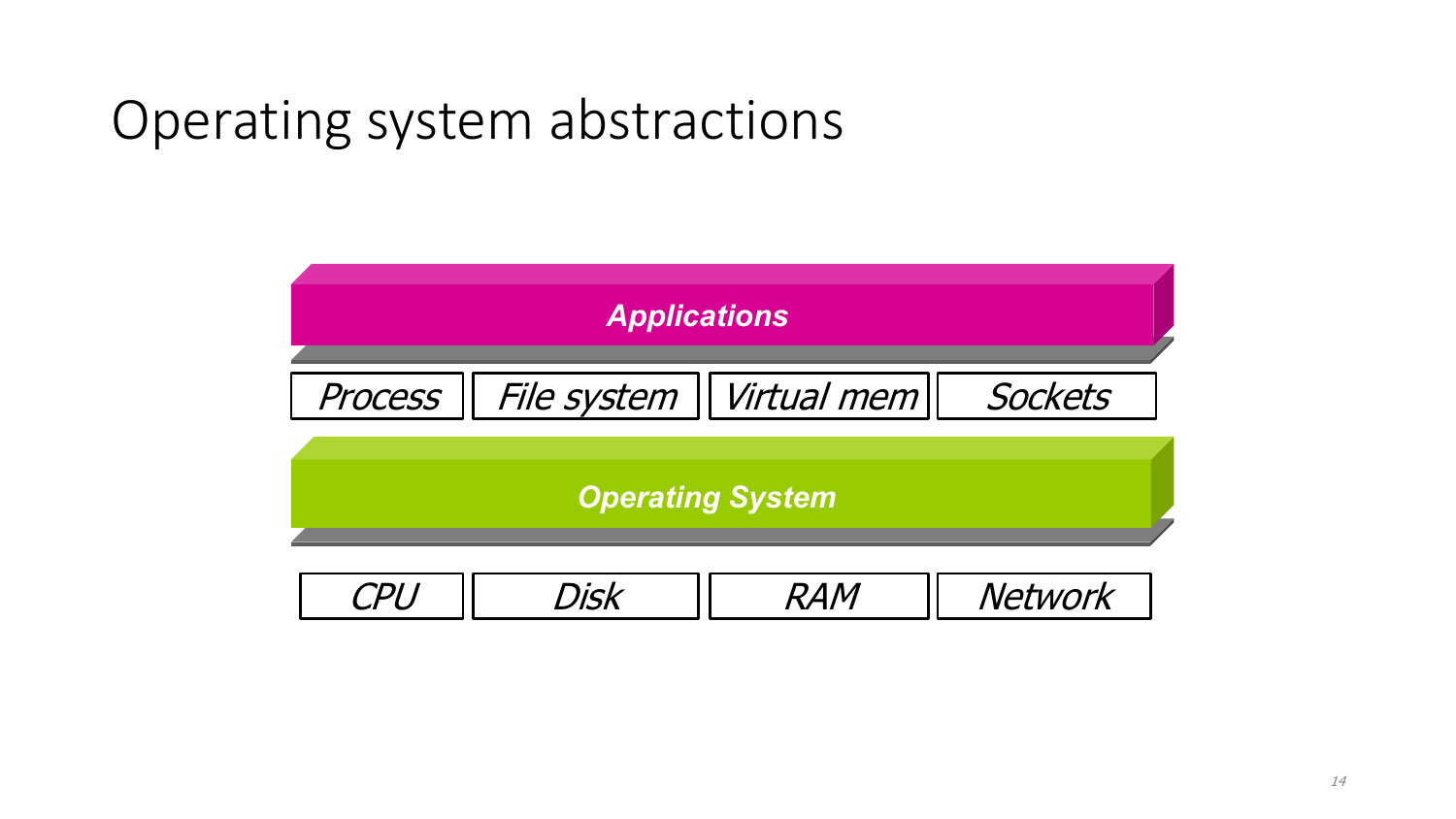#### The process abstraction

- •What interface does hardware provide?
- Hardware interface: single computer (CPU & memory), executing instructions from a mix of many different applications
- •What interface does OS provide?
- •OS interface: several dedicated "computers" (one per application process)
- Process interface differs from hardware interface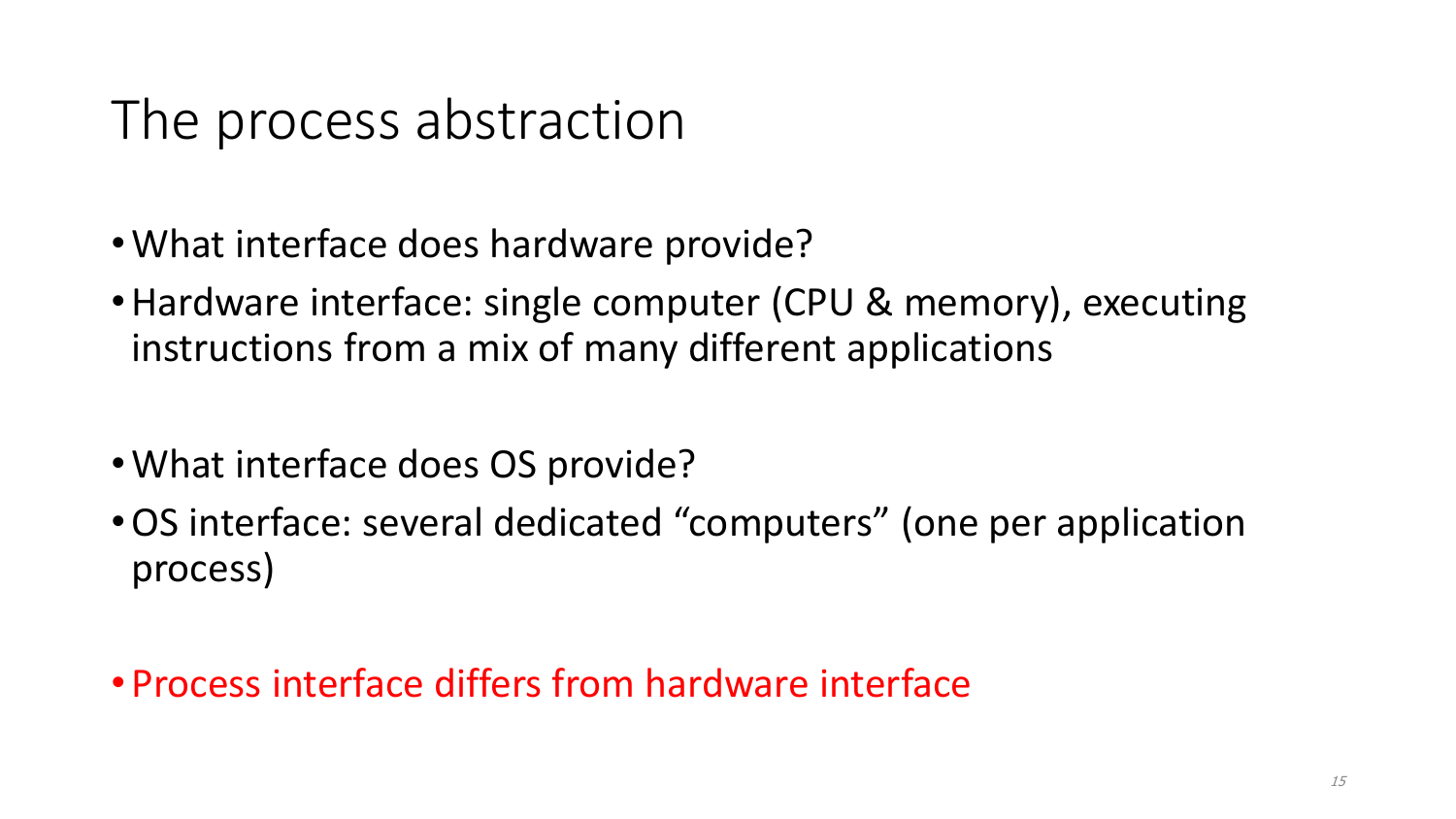#### Process example

```
from multiprocessing import Process
from time import sleep
def worker(worker_id):
    print("Hello from process {}".format(worker id))
    sleep(10)
if name == " main ":
   \overline{f}or i in range(3):
        p = Process(target=worker, args=(i,))p.start()
$ python3 test multiprocessing.py
Hello from process 0
Hello from process 1
Hello from process 2
```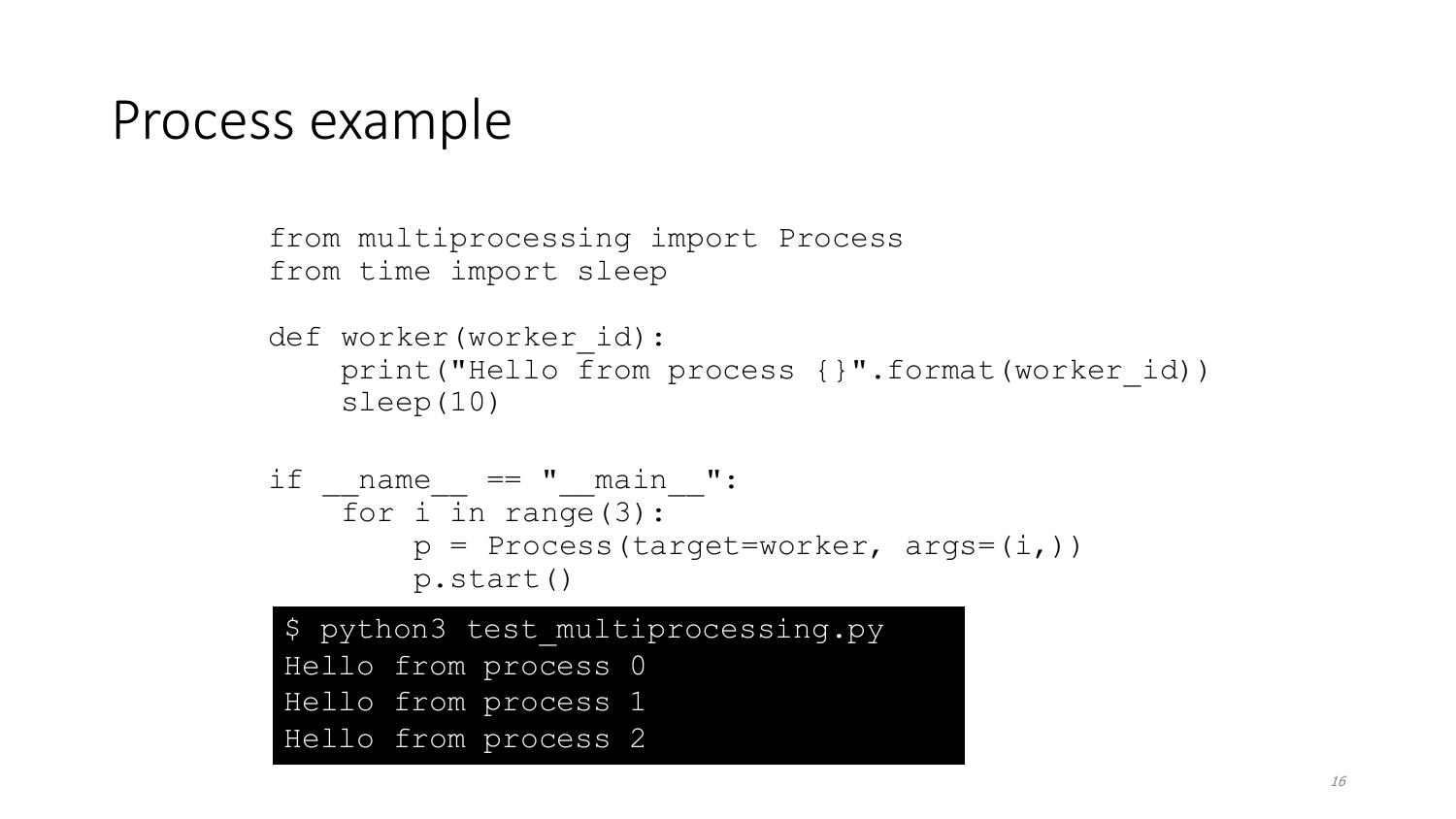#### Example

\$ python3 test multiprocessing.py Hello from process 0 Hello from process 1 Hello from process 2 \$ pgrep -lf test multiprocessing # macOS \$ pgrep -af test multiprocessing # Linux/WSL

16571 python test\_multiprocessing.py 16572 python test multiprocessing.py 16573 python test multiprocessing.py 16574 python test multiprocessing.py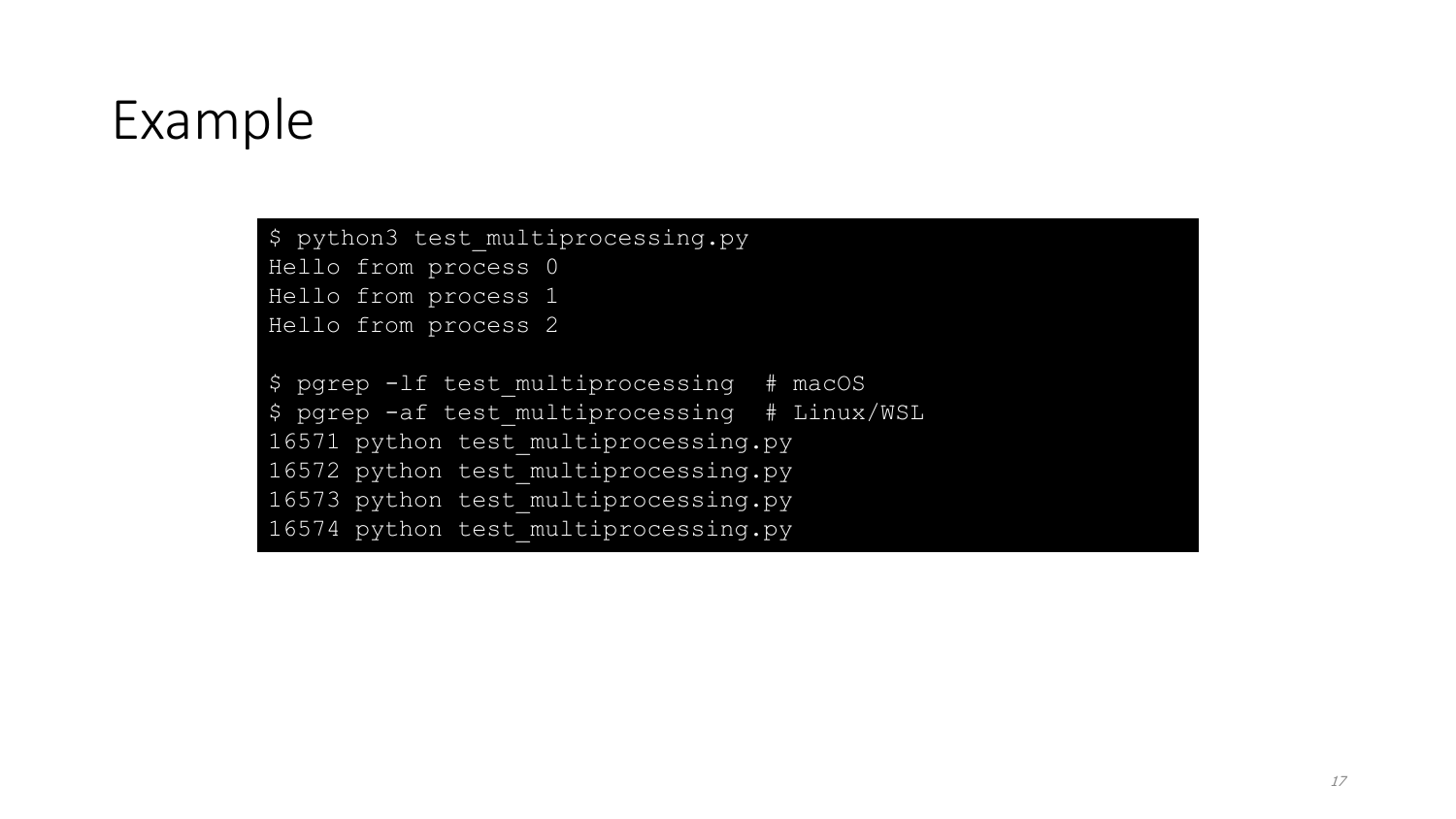#### Example

\$ python3 test multiprocessing.py

Hello from process 0 Hello from process 1

Hello from process 2

\$ pgrep -lf test\_multiprocessing # macOS \$ pgrep -af test multiprocessing # Linux/WSL 16571 python test multiprocessing.py 16572 python test multiprocessing.py 16573 python test multiprocessing.py 16574 python test multiprocessing.py

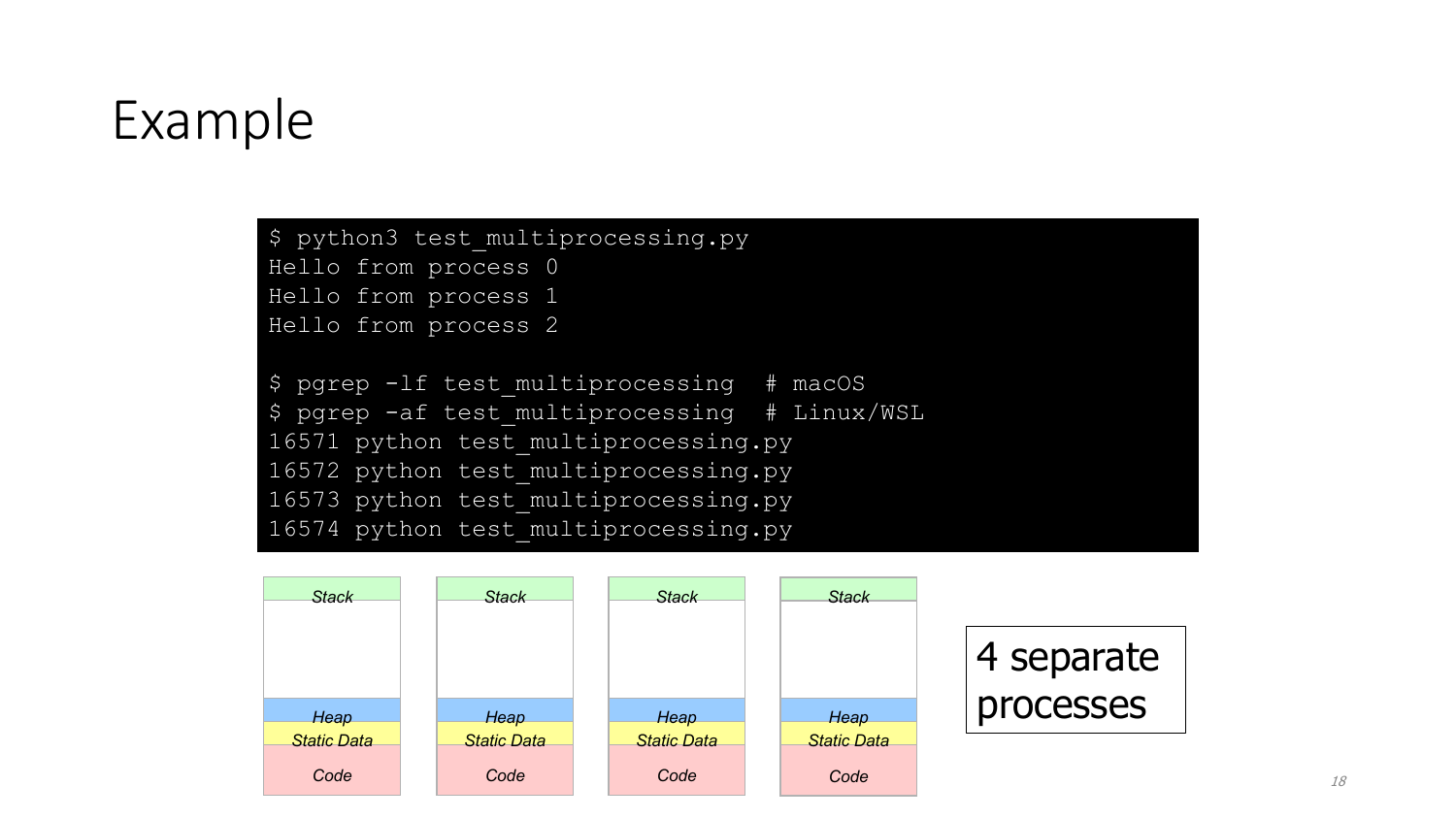#### Agenda

- Processes
- **Threads**
- Synchronization
	- Atomic operations
- Sockets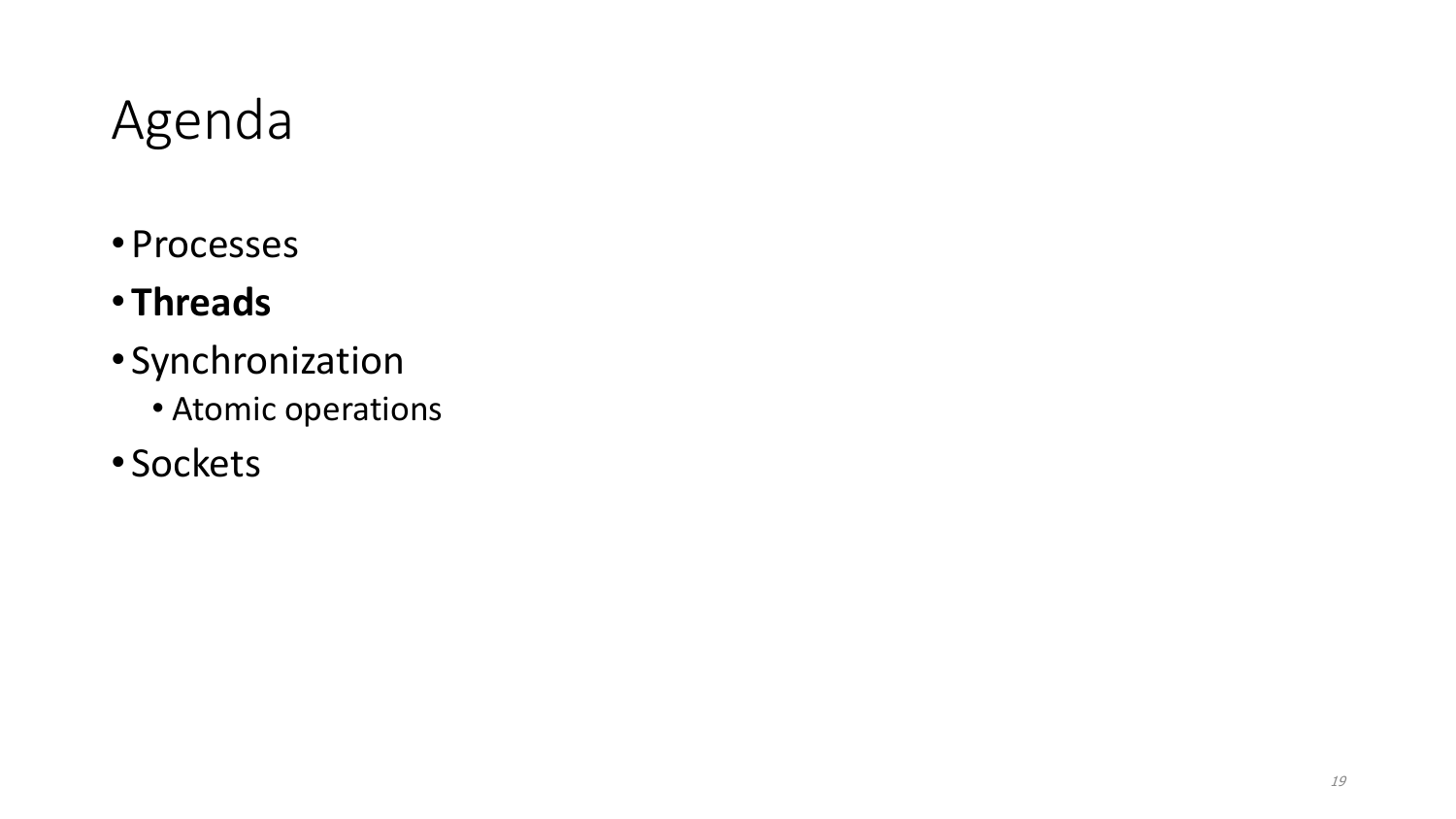# Threads

- •A thread is a sequential set of executing instructions
- •Active object: describes the execution itself!
- •Unit of concurrency
	- How many computations can happen at once?
	- Maximum: # of threads in the program
- Each thread has
	- The program counter (PC) indicating the next instruction
	- A set of general-purpose registers with current values

| <b>SITUATION:</b>      | Let's use<br>multithreading. | SOON:<br><b>SITUATION:</b> |
|------------------------|------------------------------|----------------------------|
| There is a<br>problem. | YEAH!                        | rheTe<br>are<br>prms.oble  |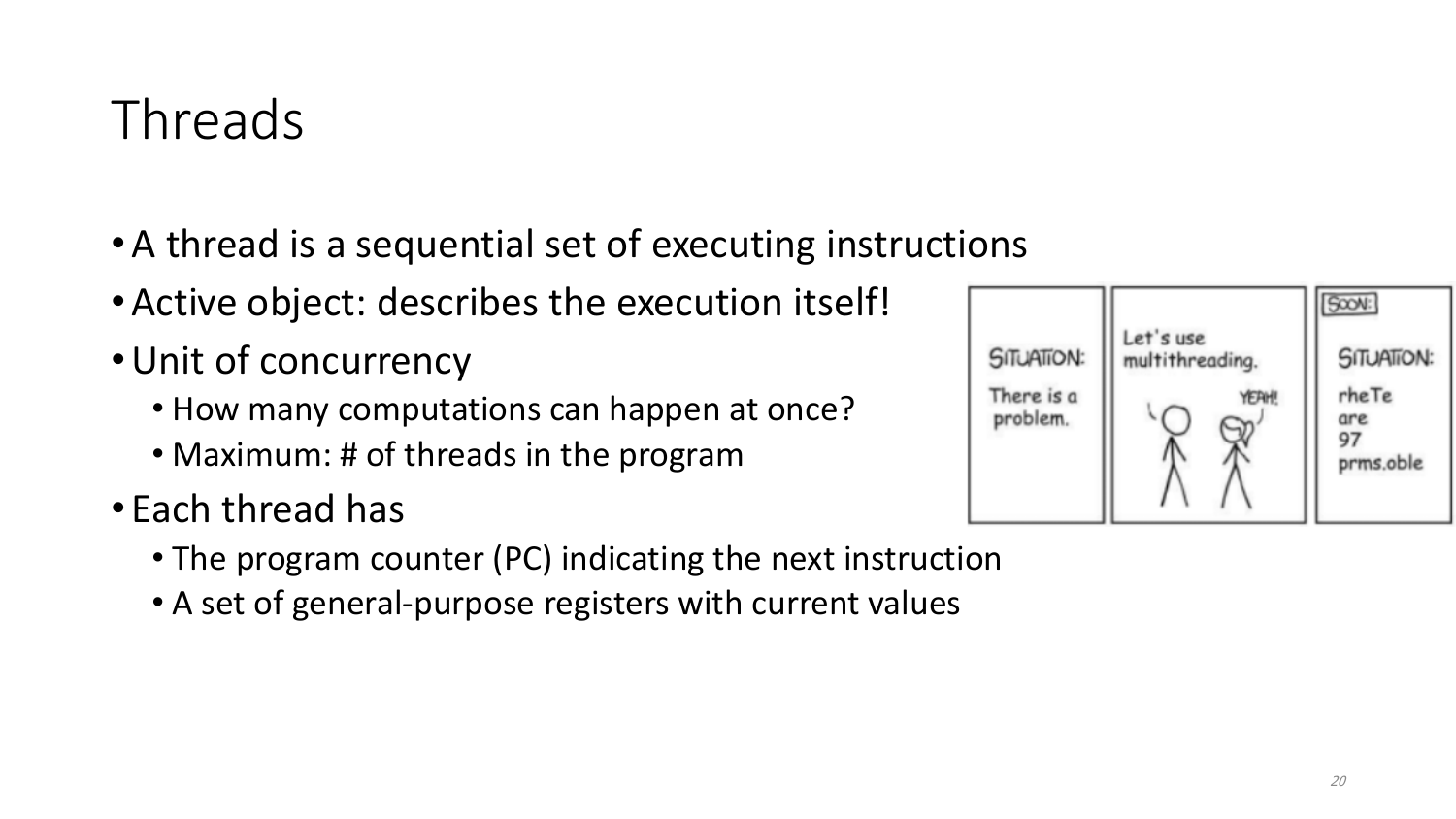#### Thread example

```
# test threading.py
from threading import Thread
from time import sleep
```

```
def worker(worker id):
    print("Hello from thread {}".format(worker id))
    sleep(10)
```

```
if name == " main ":
   \overline{f}or i in range(3):
        t = Thread(target=worker, args=(i,))t.start()
```

```
$ python3 test threading.py
Hello from thread 0
Hello from thread 1
Hello from thread 2
```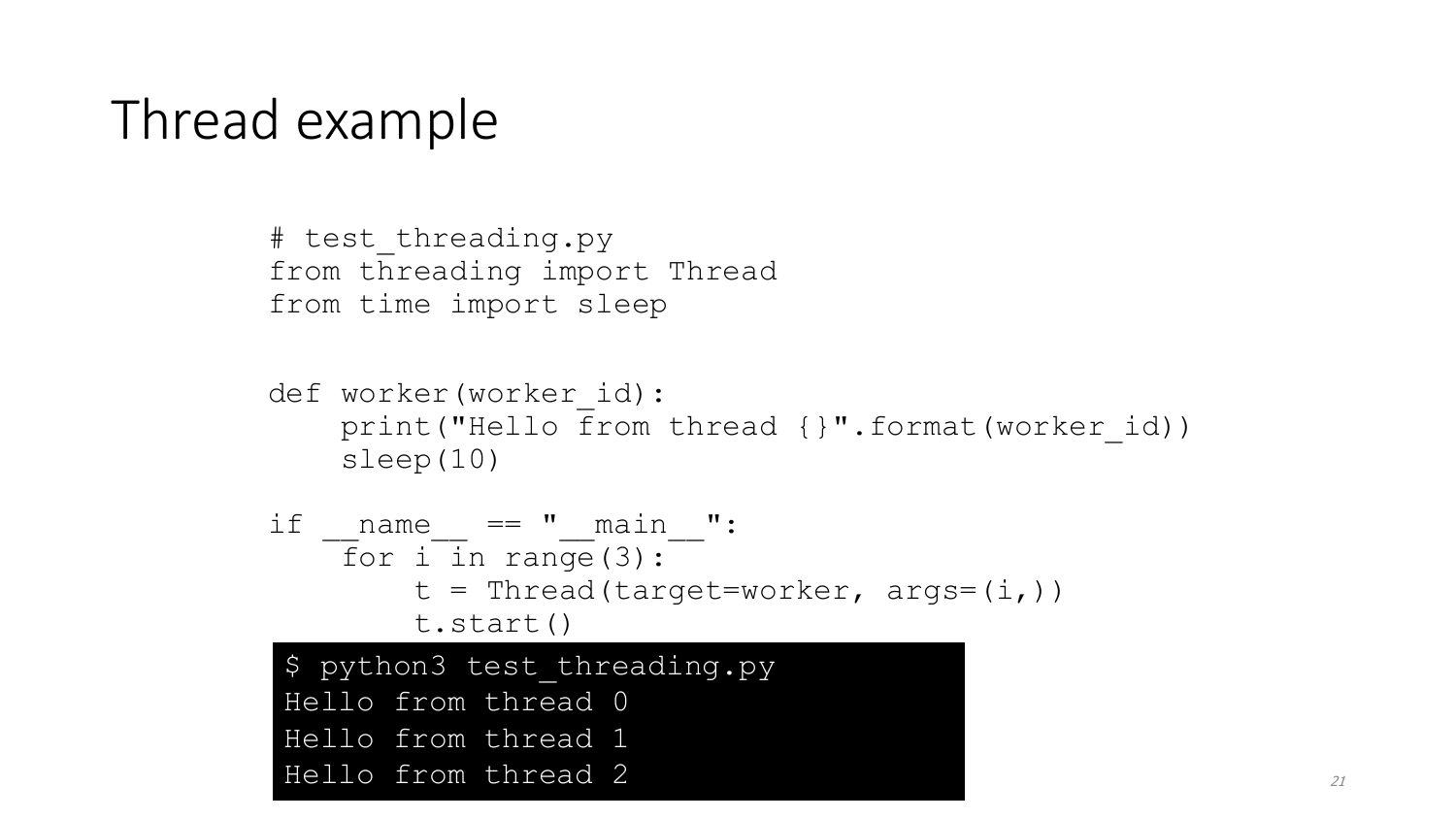#### Thread example

```
$ python3 test threading.py
Hello from thread 0
Hello from thread 1
Hello from thread 2
$ pgrep -lf test_threading # macOS
$ pgrep -af test_threading # Linux/WSL
16976 python3 test_threading.py
$ ps -M 16976 # macOS
$ ps -m 16976 # Linux/WSL
awdeorio 17006 s001 0.0 S 31T 0:00.01 0:00.02 
              17006 56.5 R 31T 0:18.65 0:10.97 
              17006 56.2 R 31T 0:18.53 0:10.94 
              17006 56.9 R 31T 0:18.71 0:11.17
```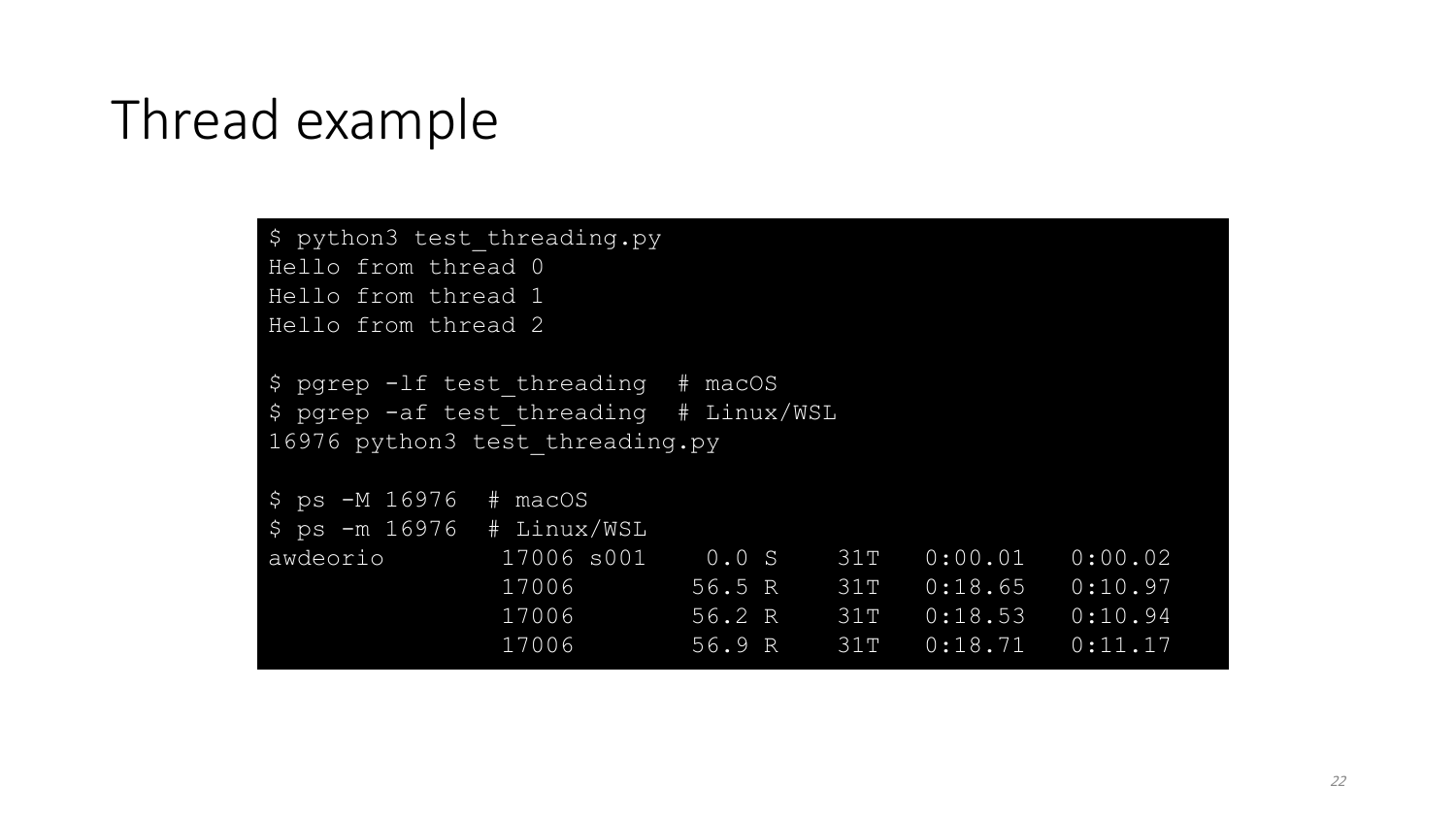#### Thread example

|                                                                                 |                |                  |            |                    |                    | <b>Stack (thread 1)</b> |
|---------------------------------------------------------------------------------|----------------|------------------|------------|--------------------|--------------------|-------------------------|
| \$ python3 test threading.py<br>Hello from thread 0                             |                |                  |            |                    |                    | <b>Stack (thread 2)</b> |
| Hello from thread 1<br>Hello from thread 2                                      |                |                  |            |                    |                    | <b>Stack (thread 3)</b> |
|                                                                                 |                |                  |            |                    |                    |                         |
| $$$ pgrep -1f test threading # macOS<br>\$ pgrep -af test threading # Linux/WSL |                |                  |            |                    |                    | <b>Stack (thread 4)</b> |
| 16976 python3 test threading.py                                                 |                |                  |            |                    |                    |                         |
| $$ ps -M 16976 # maccS$                                                         |                |                  |            |                    |                    | <b>Heap</b>             |
| $$ps -m 16976 # Linux/WSL$<br>awdeorio                                          | 17006 s001     | 0.0 S            | 31T        | 0:00.01            | 0:00.02            | <b>Static Data</b>      |
|                                                                                 | 17006          | 56.5 R           | 31T        | 0:18.65            | 0:10.97            |                         |
|                                                                                 | 17006<br>17006 | 56.2 R<br>56.9 R | 31T<br>31T | 0:18.53<br>0:18.71 | 0:10.94<br>0:11.17 | Code                    |
|                                                                                 |                |                  |            |                    |                    |                         |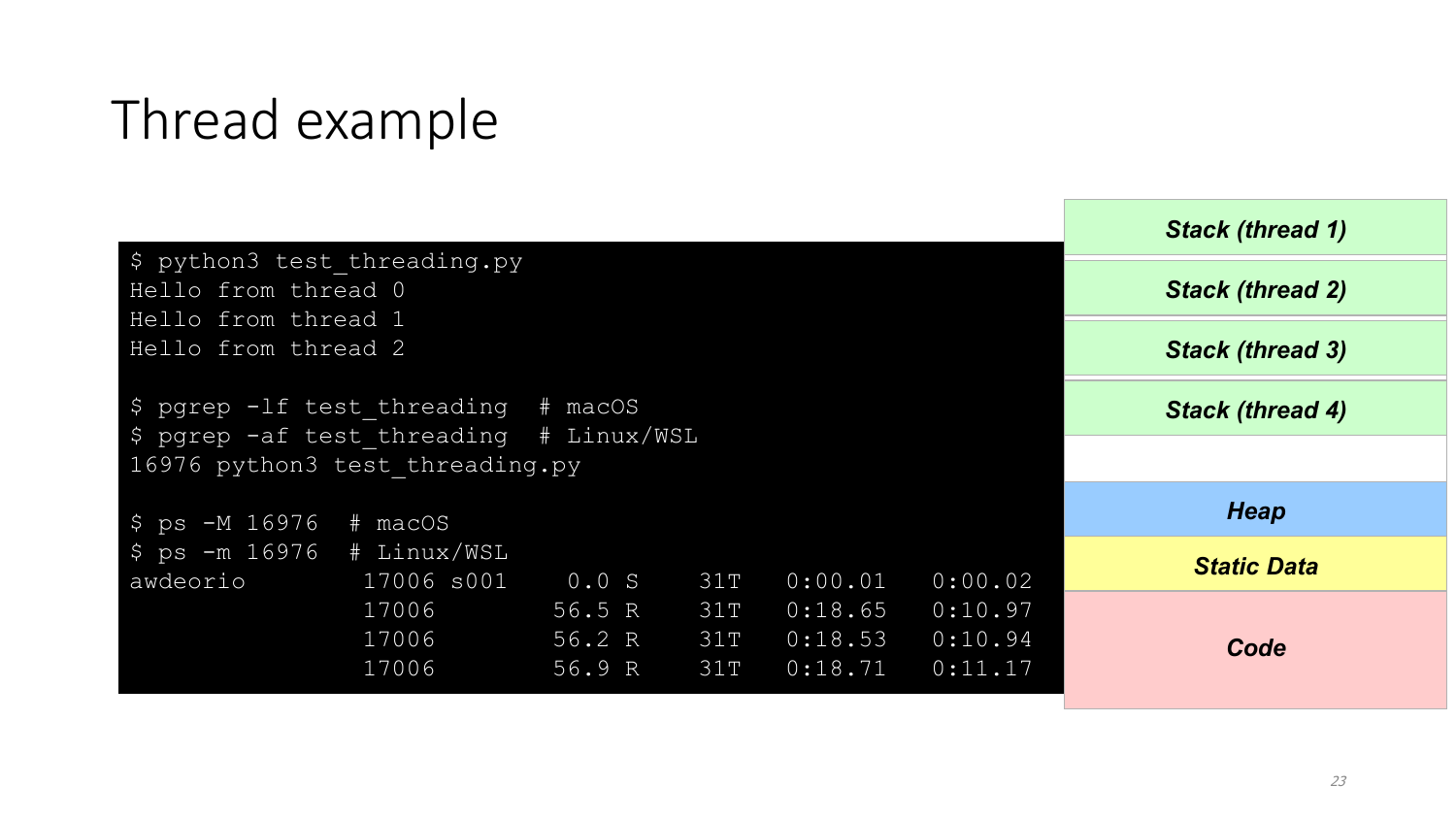#### Option 1: One request at a time

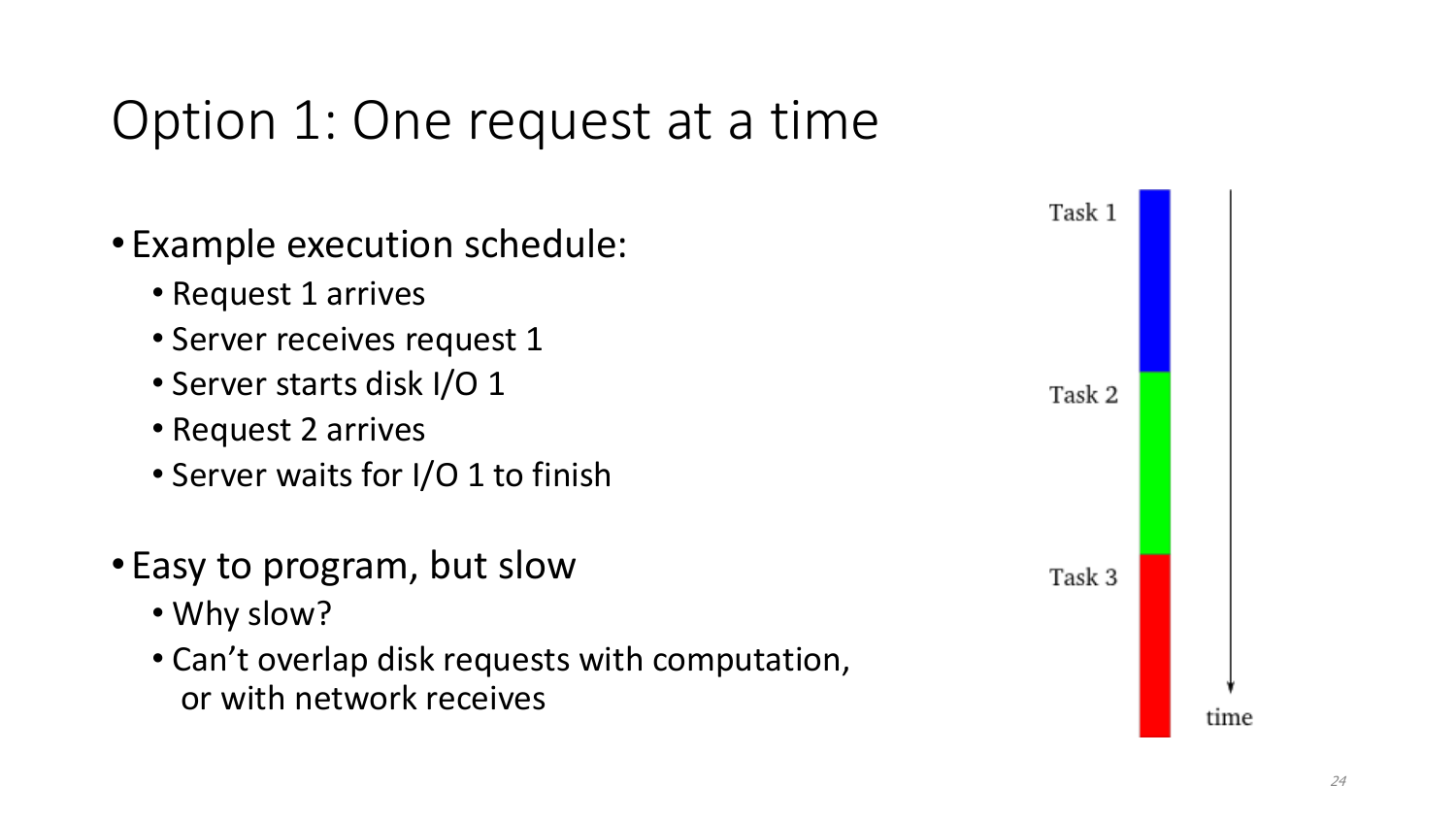# Option 2: event-driven web server

- •Asynchronous I/O: issue I/O, but don't wait for them to complete
	- Request 1 arrives
	- Server receives request 1
	- Server starts disk I/O 1 to satisfy request 1
	- Request 2 arrives
	- Server receives request 2
	- Server starts disk I/O 2 to satisfy request 2
	- Disk I/O 1 finishes
- Fast, but complicated to program
	- Keep track of multiple requests, what stage they're in, outstanding disk I/O, outstanding network I/O

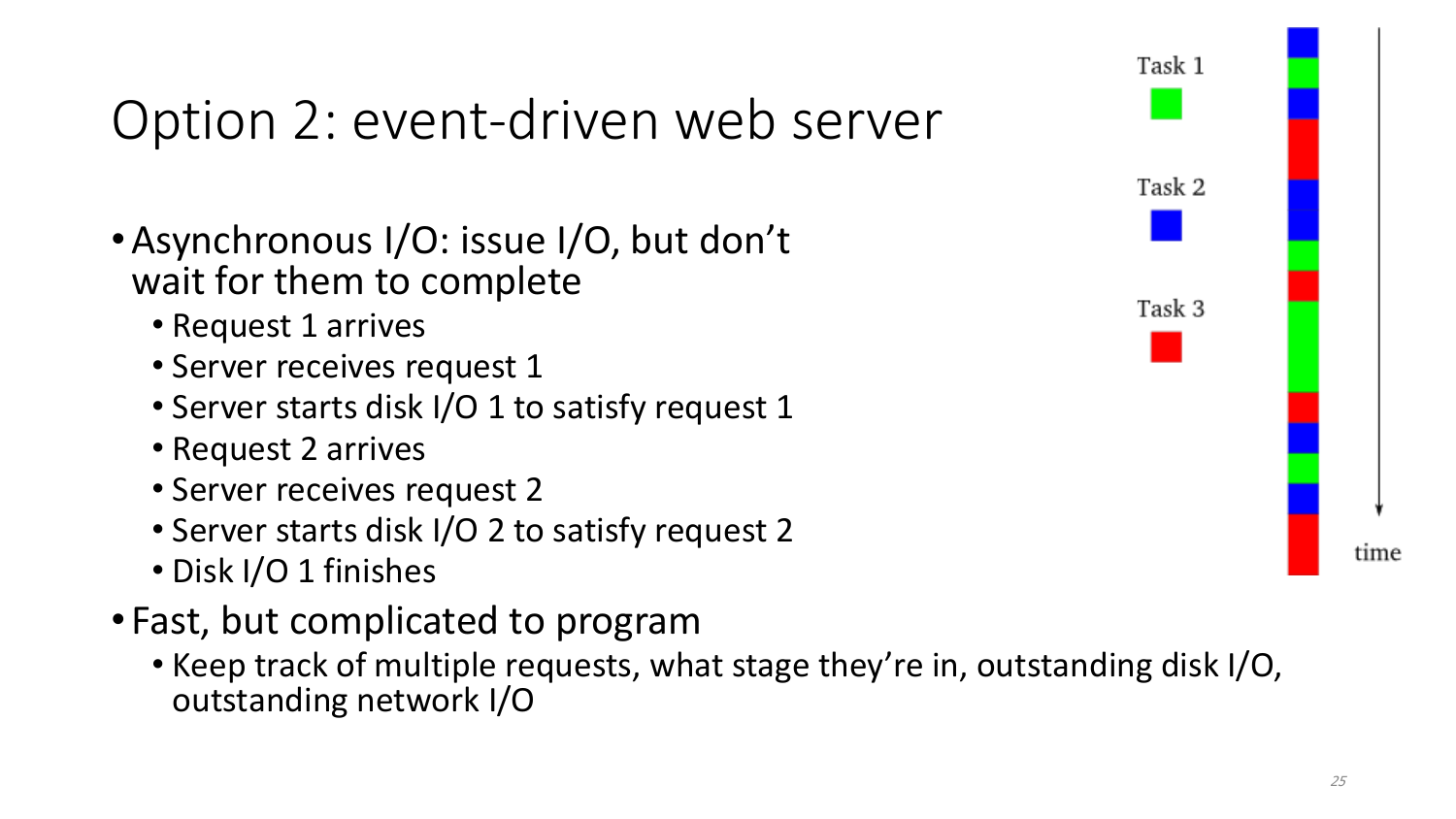#### Option 3: multi-threaded web server

- •One thread per request
	- Thread issues disk (or n/w) I/O, then waits for it to finish
	- Though thread is blocked on I/O, other threads can run

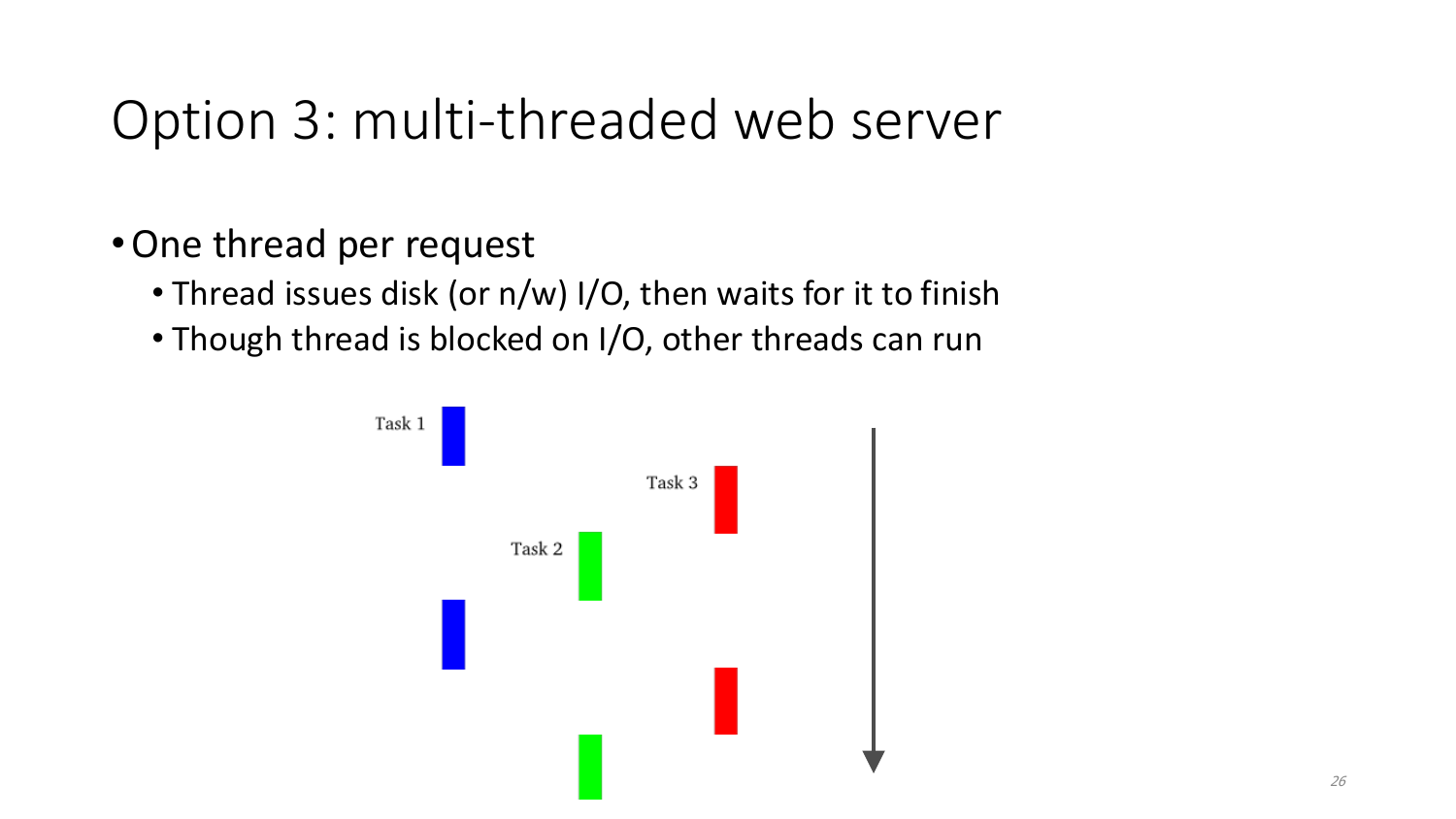### Option 3: multi-threaded web server

- •One thread per request
	- Thread issues disk (or n/w) I/O, then waits for it to finish
	- Though thread is **blocked** on I/O, other threads can run
	- Where is the state of each request stored?

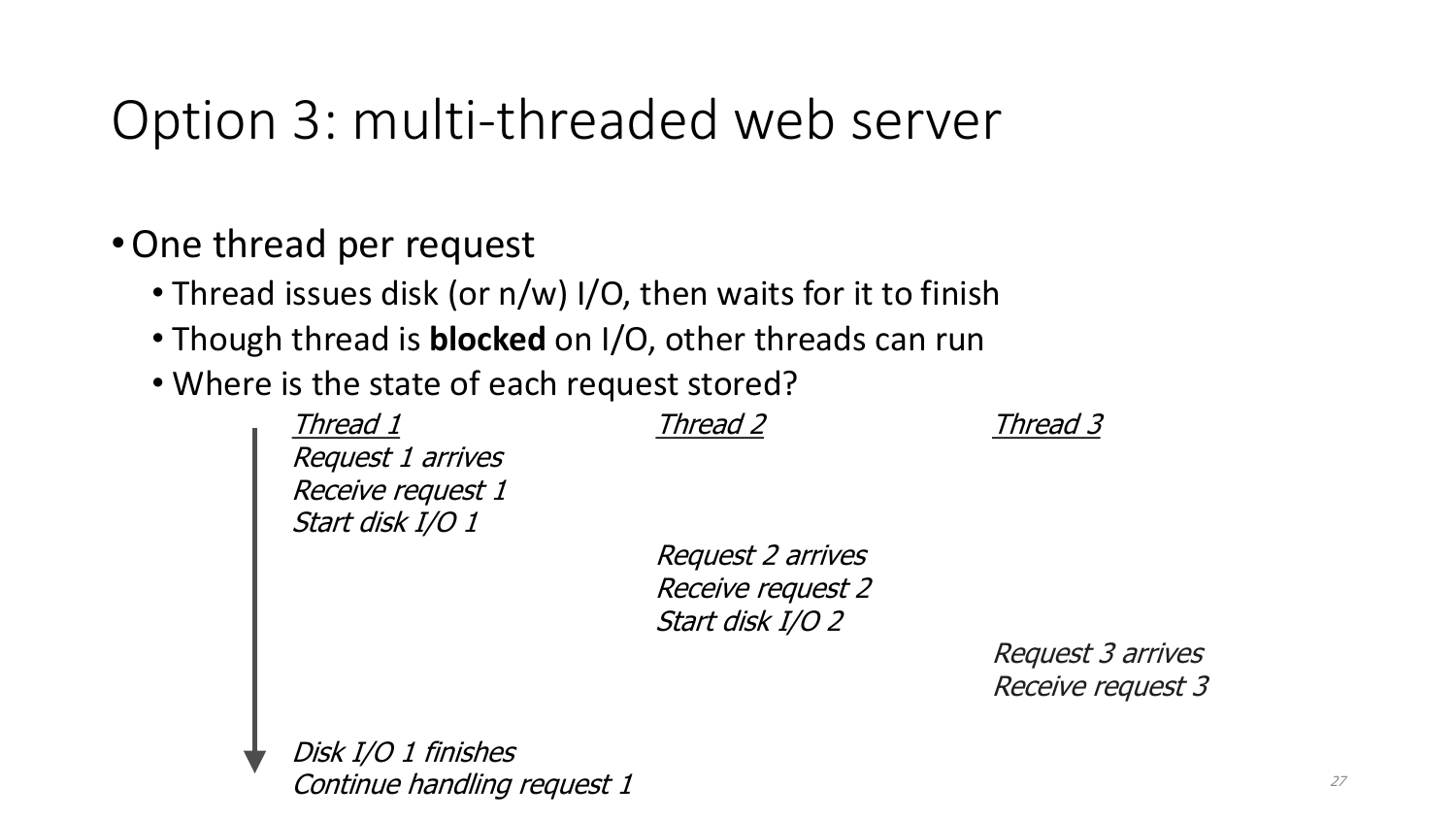#### Benefits of threads

- Simpler programming model
	- The **illusion** of a dedicated CPU per thread
- Thread manager takes care of CPU sharing
	- Other threads can **progress** when one thread issues blocking I/O
	- **Private state** for each thread, but memory shared with process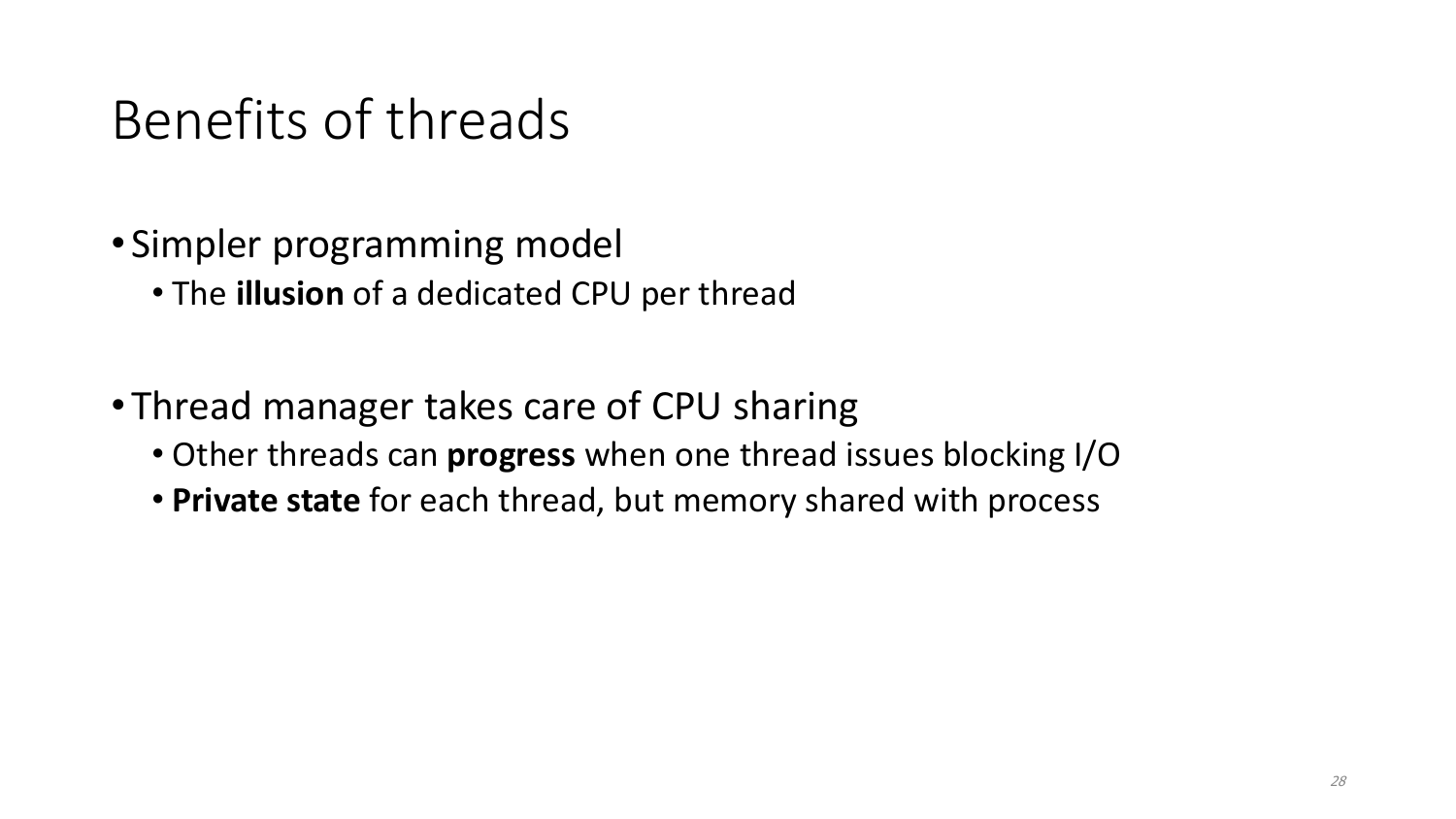# Cooperating threads

- •How can multiple threads cooperate on a single task?
	- Example: Ticketmaster's webserver
	- Assume each thread has a dedicated processor
- Problem:
	- Ordering of events across threads is non-deterministic
	- Speed of each processor is unpredictable Thread A -------------------------------------------> Thread B - - - - - - - - - > Thread C - - - - - - - - - - - - - - - - - - - - - - - ->
- Consequences:
	- Many possible global ordering of events
	- Some may produce incorrect results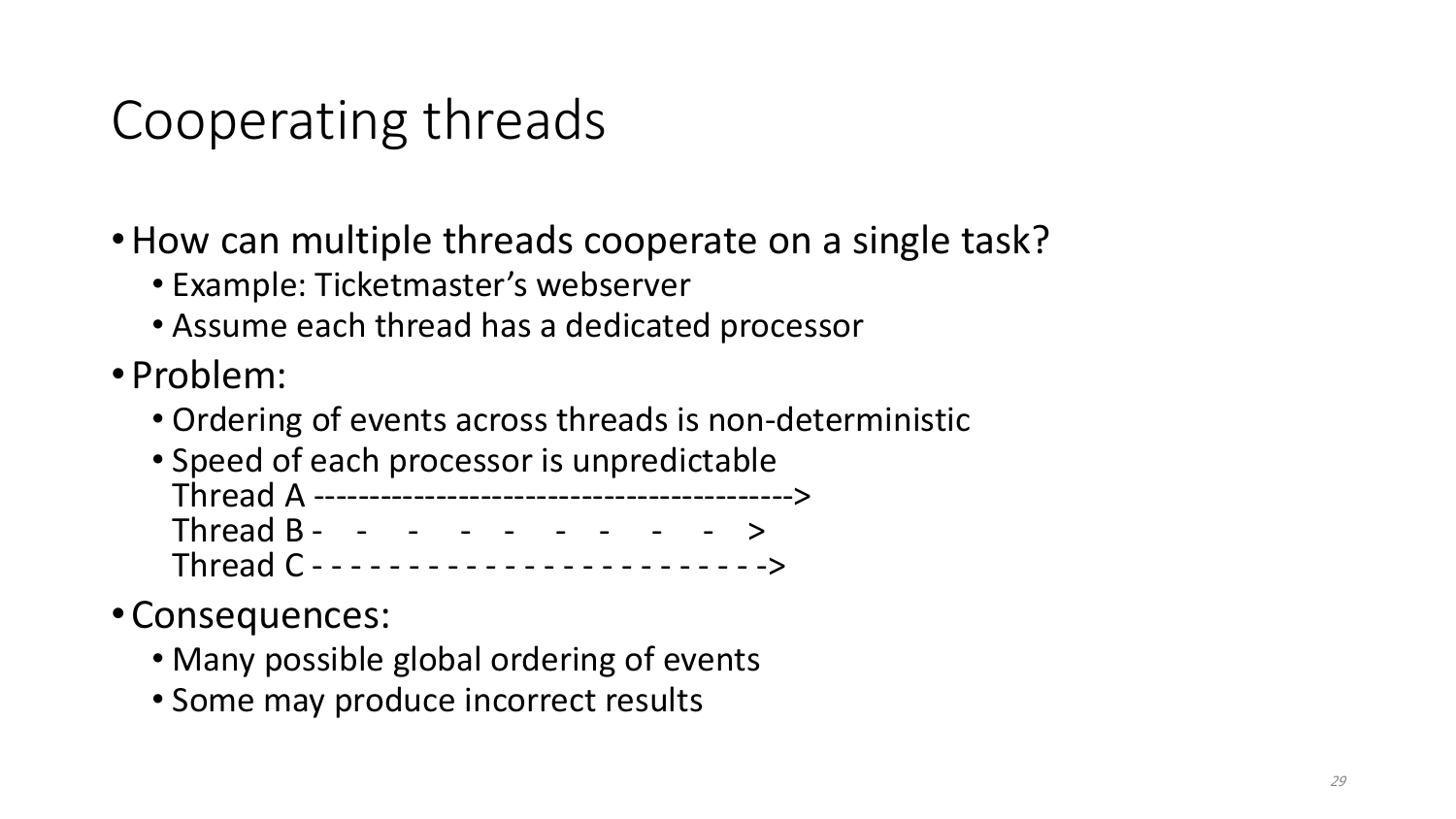# Non-deterministic ordering  $\rightarrow$  Non-deterministic results

• Printing example

Thread 1 print ABC

Thread 2 print 123

- Possible outputs?
	- ABC123, AB1C23, AB12C3, AB123C, A1BC23, A12BC3, A123BC, 1ABC23, 1A2BC3, …
- Impossible outputs?
	- ABC321,…
- •Ordering within thread is sequential, but many ways to merge perthread order into a global order
- •What's being shared between these threads?
	- The output stream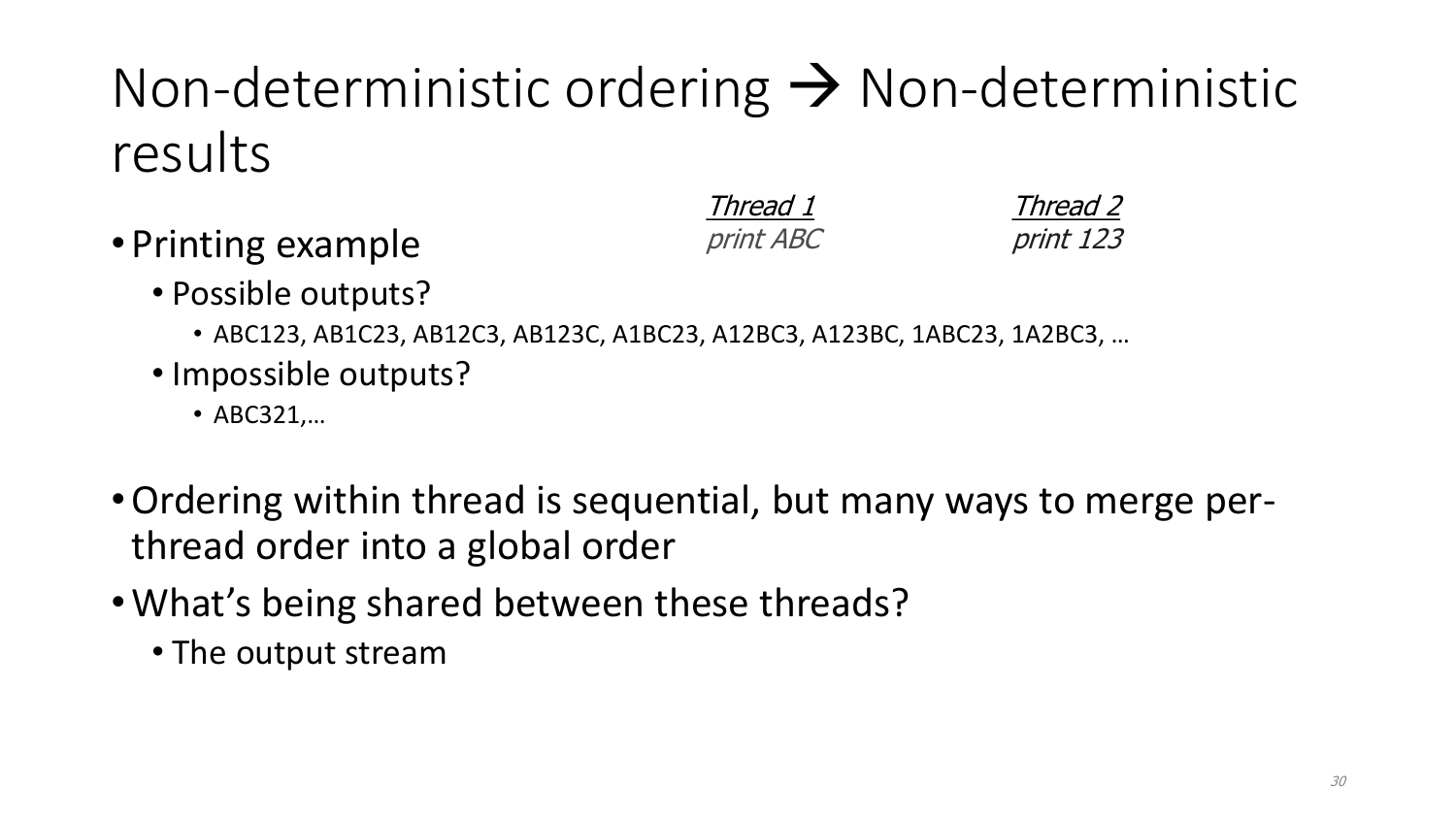#### Another example

- x is initially 0
	- x could take many values after execution
- •We say that multi-threaded applications have **interleavings**
	- The order of execution of each line in each thread can differ from run to run
- Some **interleavings** may lead to **race conditions**
	- Multiple threads may **race** to execute a certain piece of code

| Thread A | Thread B |
|----------|----------|
|          |          |

| <i>Thread A</i> | <i>Thread B</i> |  |  |
|-----------------|-----------------|--|--|
| $x = 0$         | $x=0$           |  |  |
| $x = x + 1$     | $x = x - 1$     |  |  |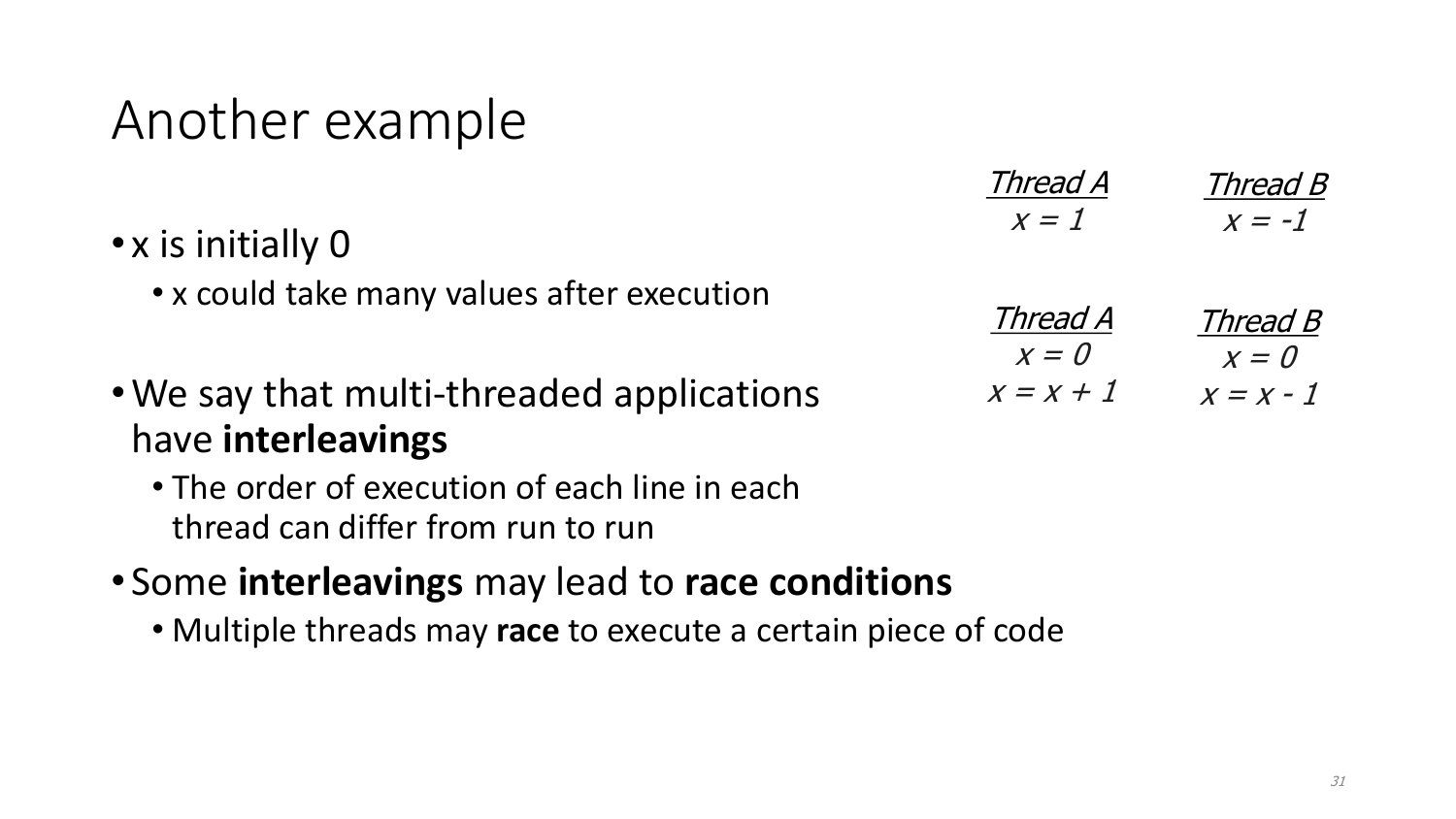#### Agenda

- Processes
- Threads
- **Synchronization**
	- **Atomic operations**
- Sockets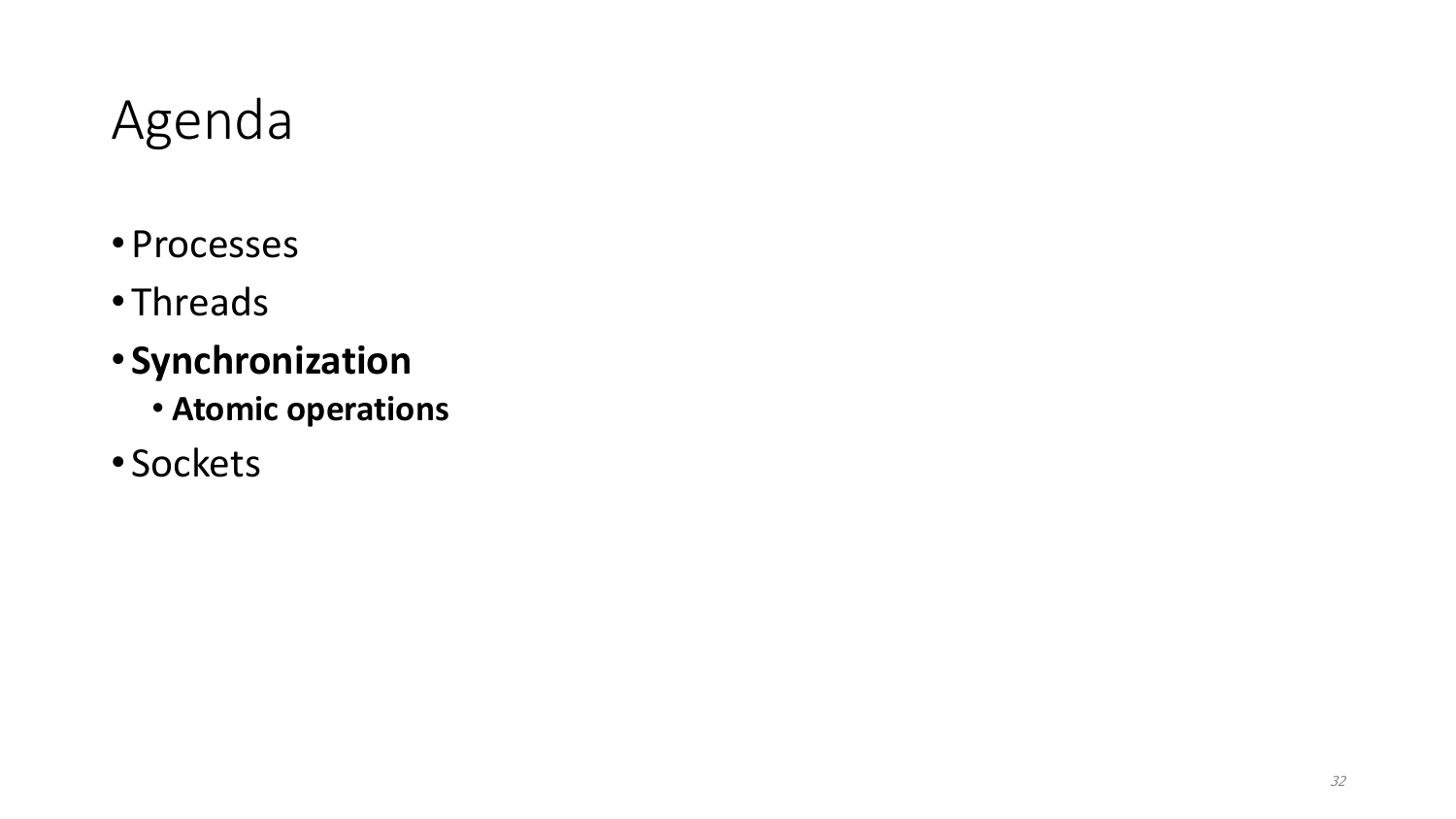#### Atomic operations

- Before we can reason at all about cooperating threads, we must know what operations are **atomic**
	- Indivisible, i.e., happens in its entirety or not at all
	- No events from other threads can occur in between
- Print example:
	- What if each print statement were atomic?
	- What if printing a single character were not atomic?
- Most computers
	- Memory load and store are atomic on a single core
	- Other instructions are not atomic (double-prec. Floating pt.)
	- Modern compilers, multicore architectures not seq. consistent
	- Need an atomic operation to build a bigger atomic operation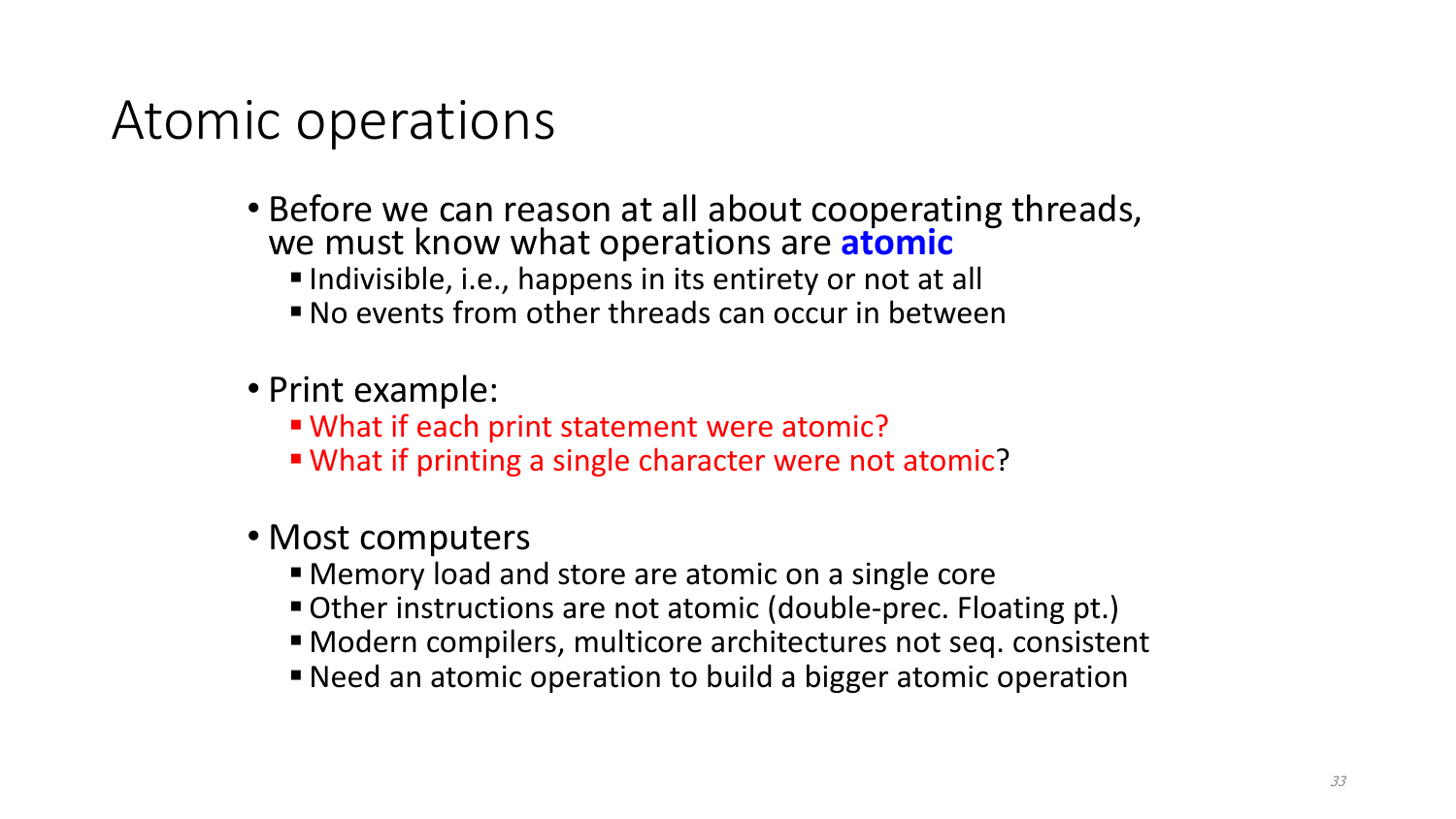### Atomic operations in Python

- The following operations are atomic in Python:
	- Update, insert, read, etc. of dictionaries, lists
	- Reads/writes of built-in types
	- Read and assignment of instance variables
- Safe to perform these operations simultaneously from different threads
- •But combinations of above are not atomic:
	- Safe to execute  $x = 1$  and  $x = 0$  in different threads
	- Not safe to execute  $x = x + 1$  in different threads!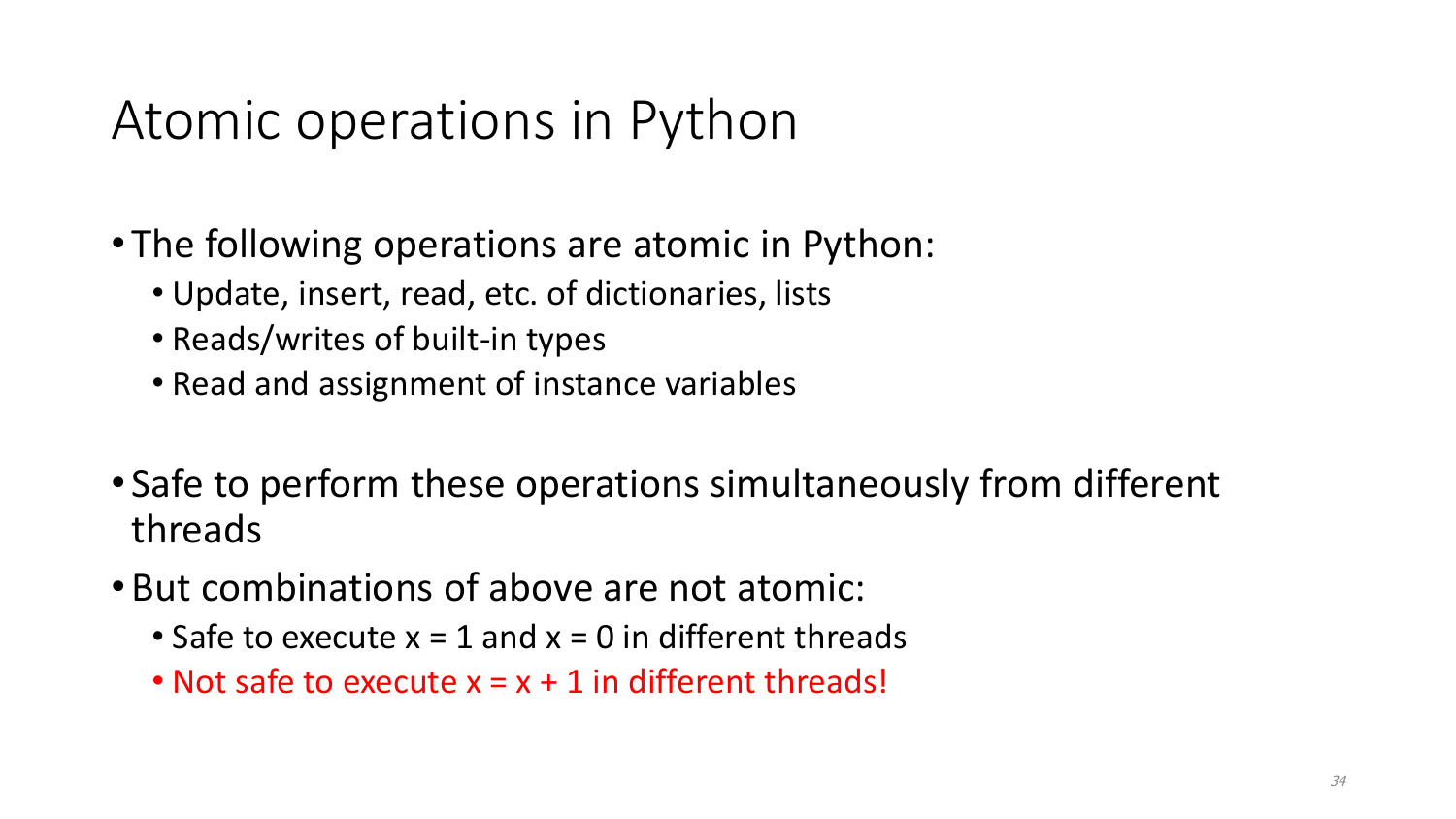#### Locks for mutual exclusion

#### • How can we make x=x+1 safe?

```
from threading import Thread, Lock
```

```
def worker (myLock, i):
    global x
     myLock.acquire()
     x = x + 1myLock.release()
if name == "main":
     myLock = Lock()
     for i in range(3):
            t = Thread(target=worker, args=(myLock,i)
           t.start()
```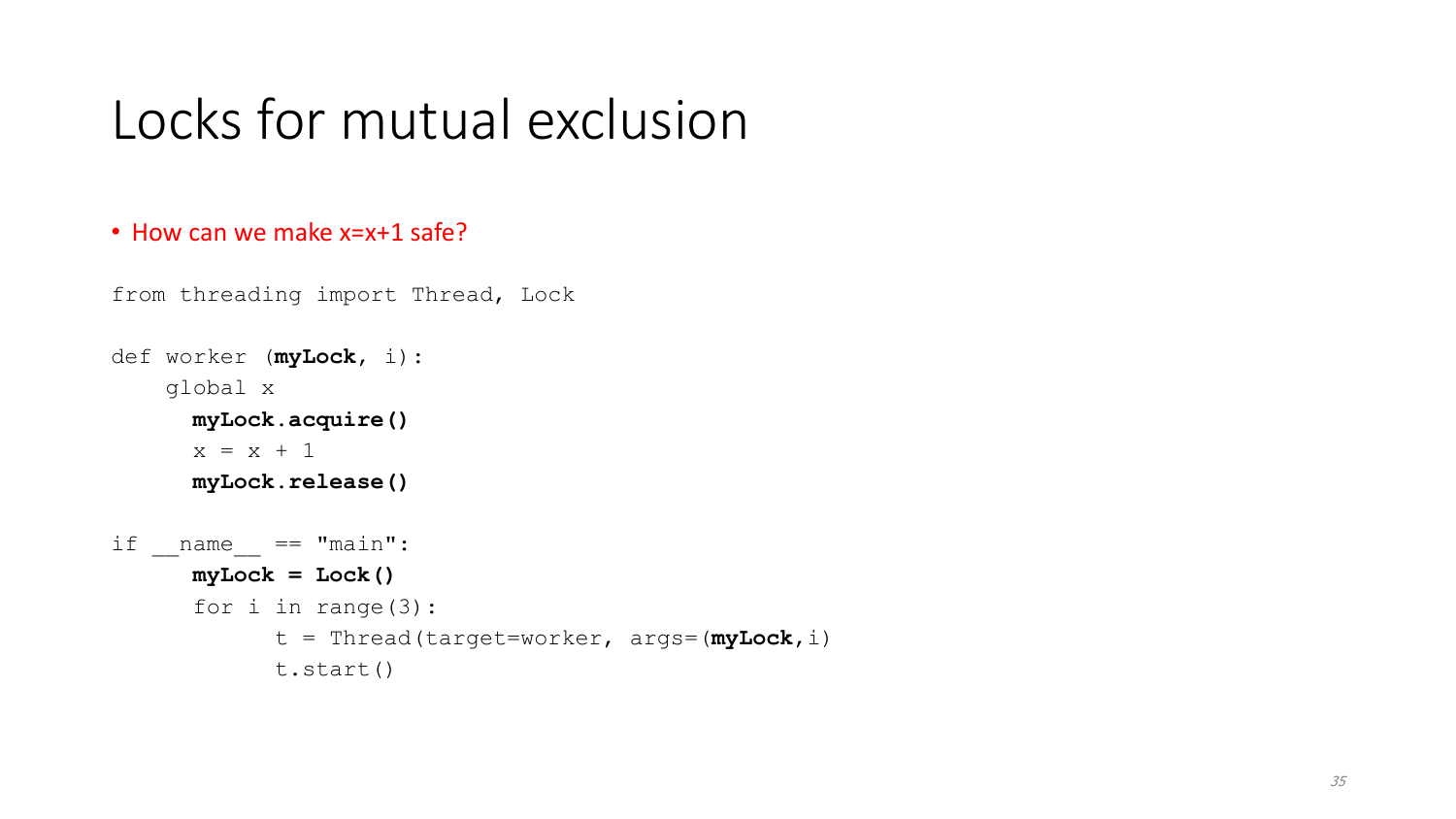#### Agenda

- Processes
- Threads
- Synchronization
	- Atomic operations
- **Sockets**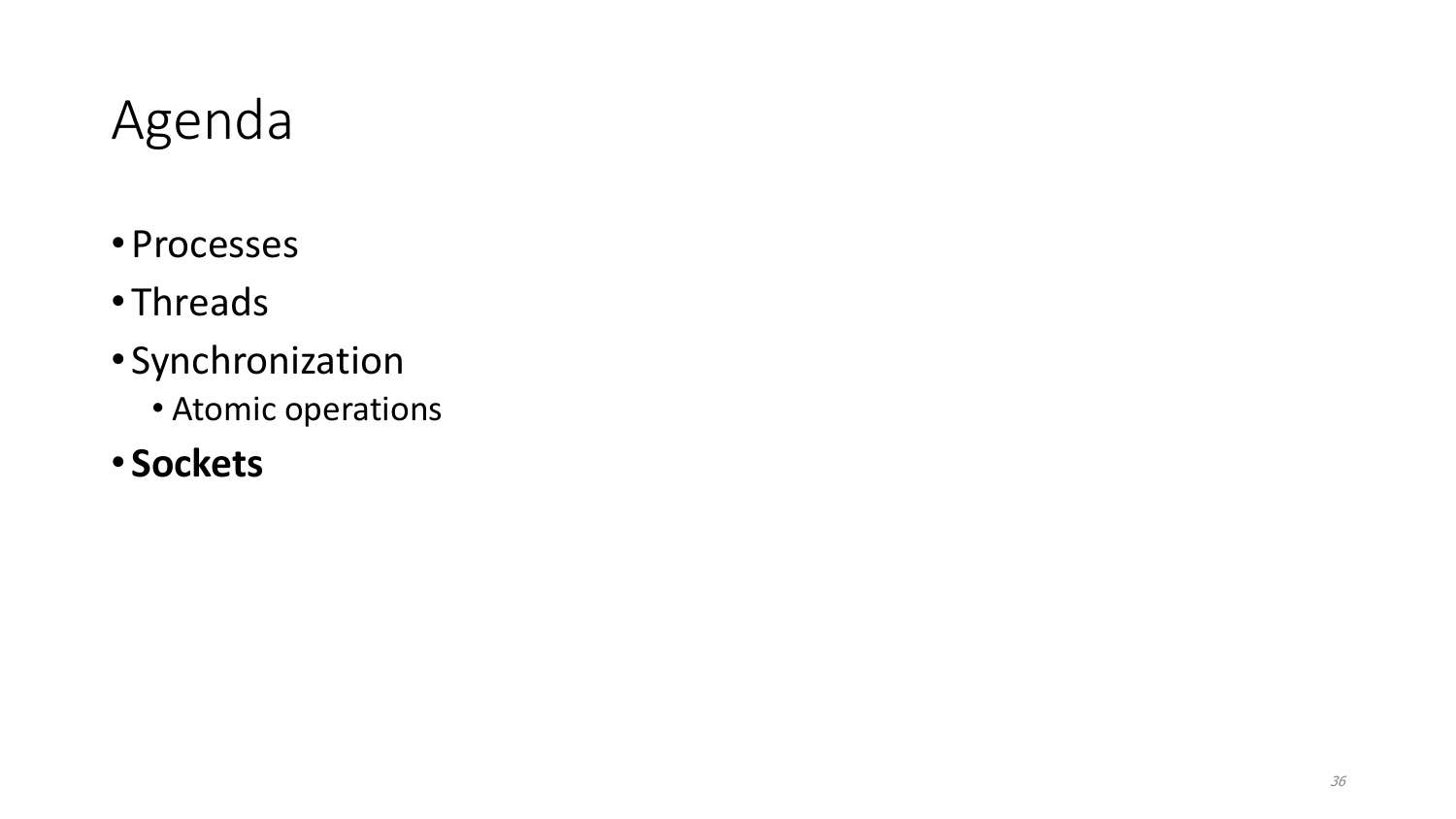## The OS network abstraction

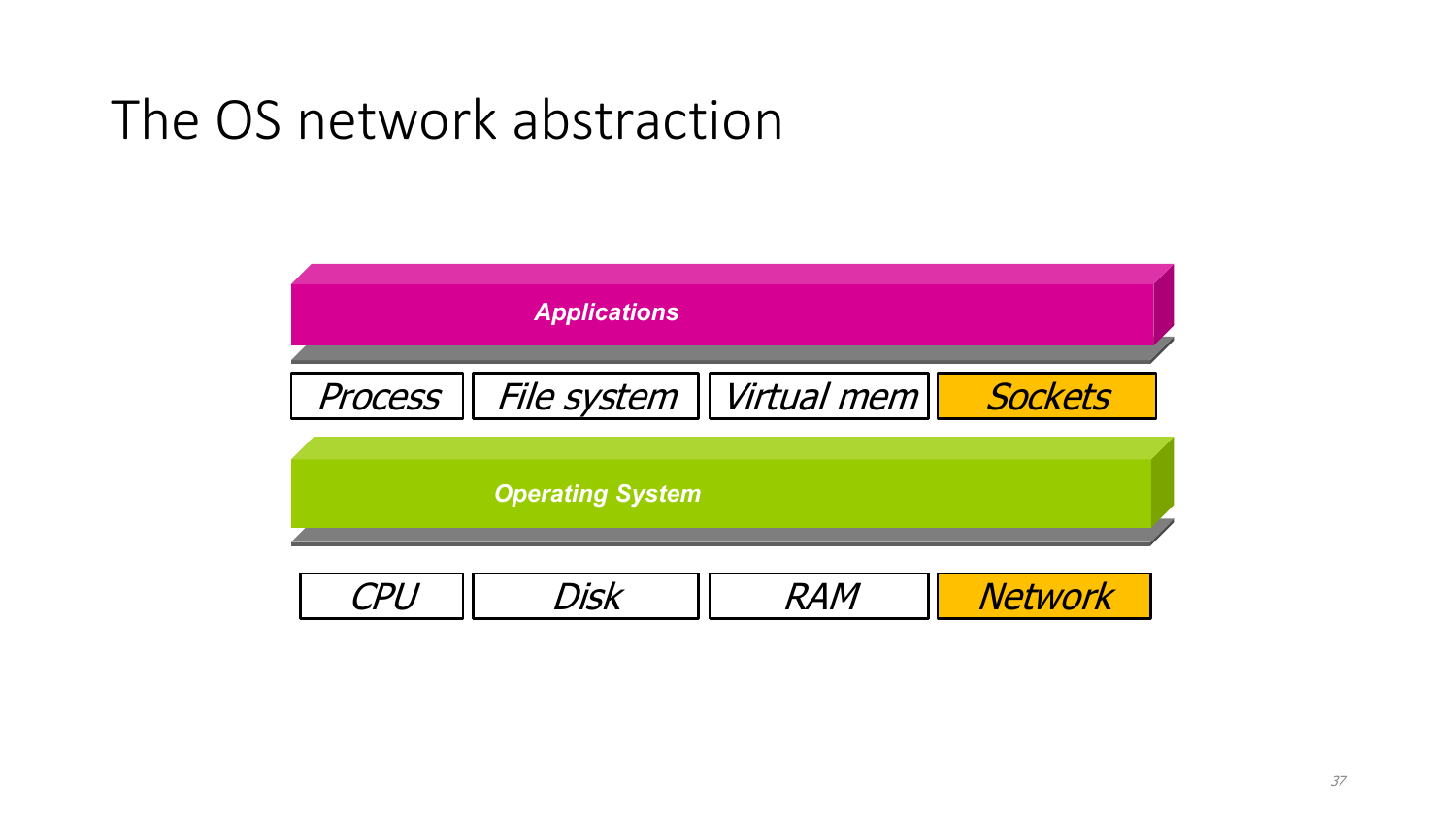#### Sockets

- How do we share the network?
	- One (or a few) network interface cards/IP addresses
	- But many applications sending/receiving data
- •A network **socket** provides virtual NIC for a process
	- Specify sender or receiver by both IP address and port #
	- TCP establishes connection between two sockets
	- UDP sends packets from one socket to another
- **Socket API** is provided by the operating system, and lets application programs use network sockets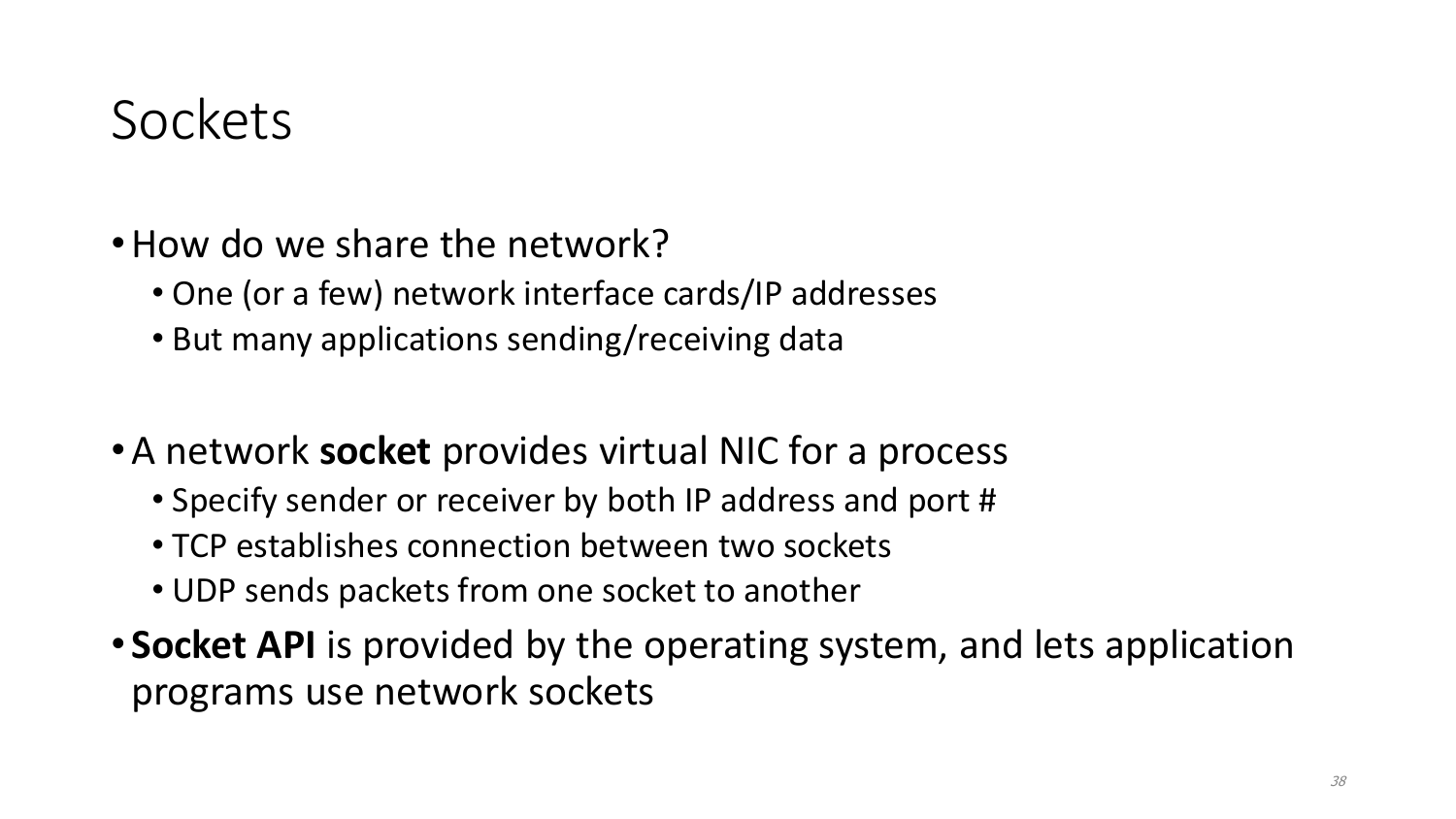#### **Sockets**

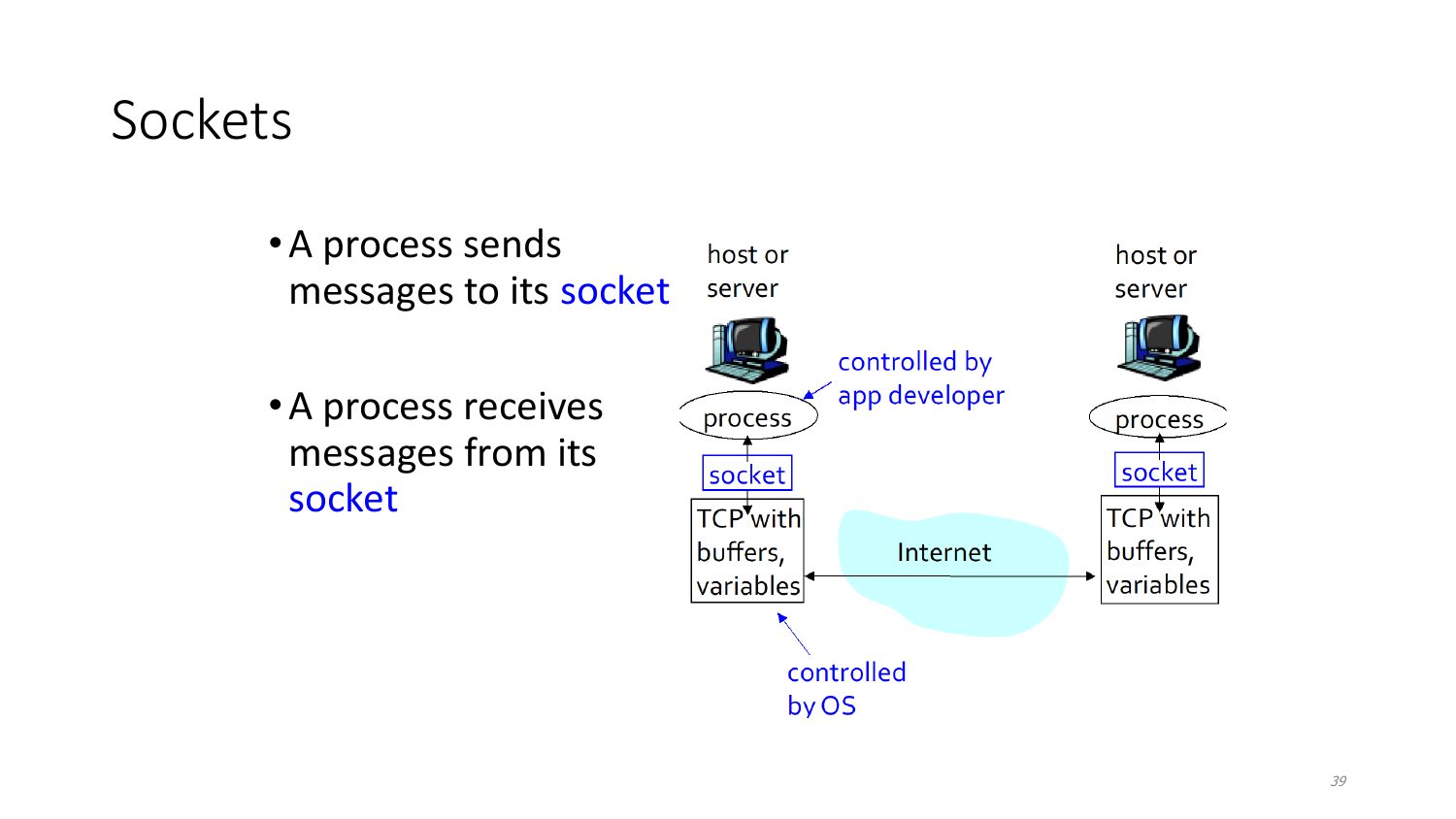# Sockets at the command line

#### **Server**

# macOS

\$ nc –l localhost 8000

hello world

# Linux

\$ nc –l –p 8000

#### **Client**

# macOS

\$ echo "hello world" | nc localhost 8000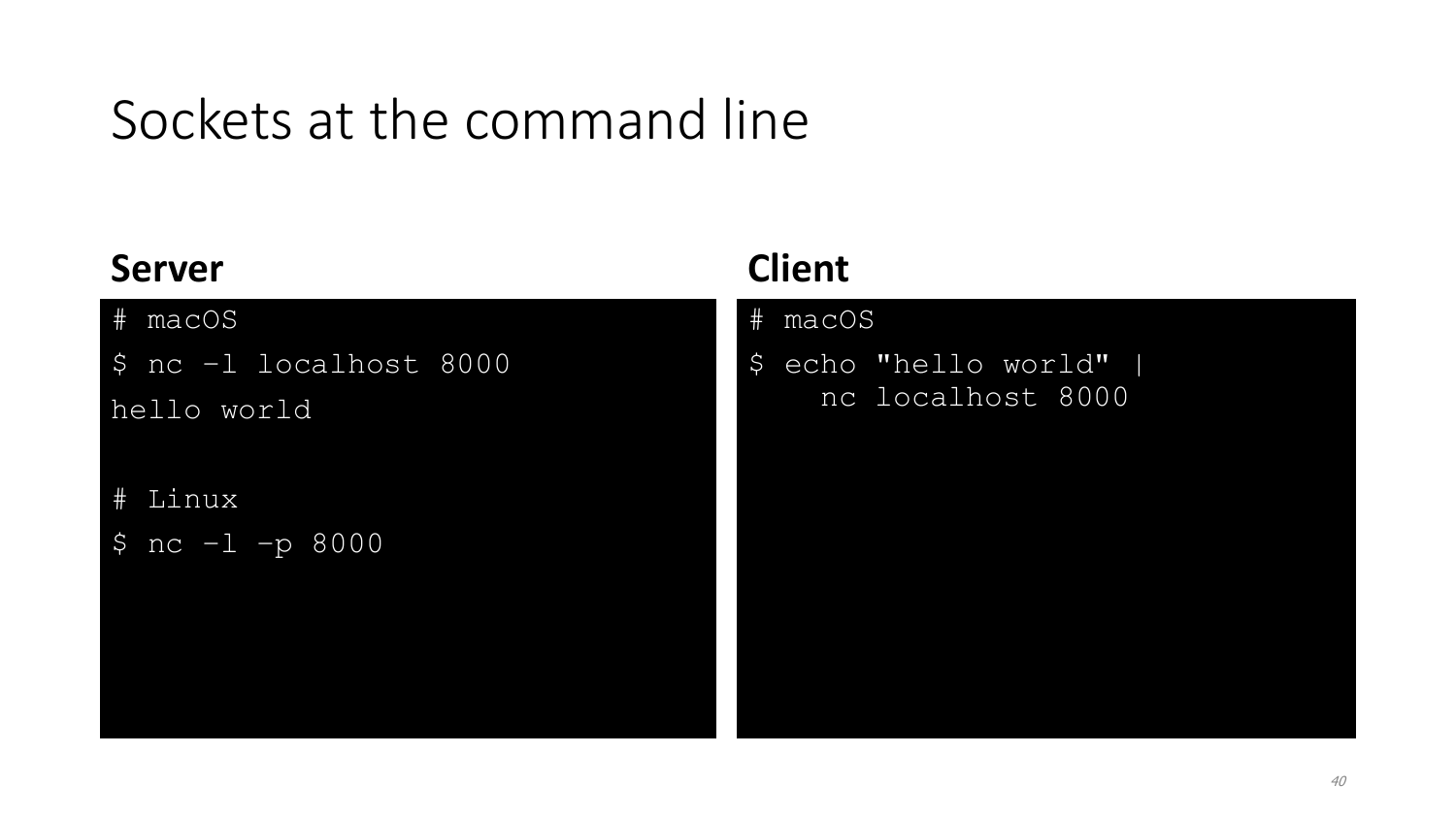# Socket example



At the client

- Translate localhost into IP address 127.0.0.1
- •Decide to use the TCP protocol
- Create a socket
- connect to 127.0.0.1 at port 8000
- •send the data
- Close the connection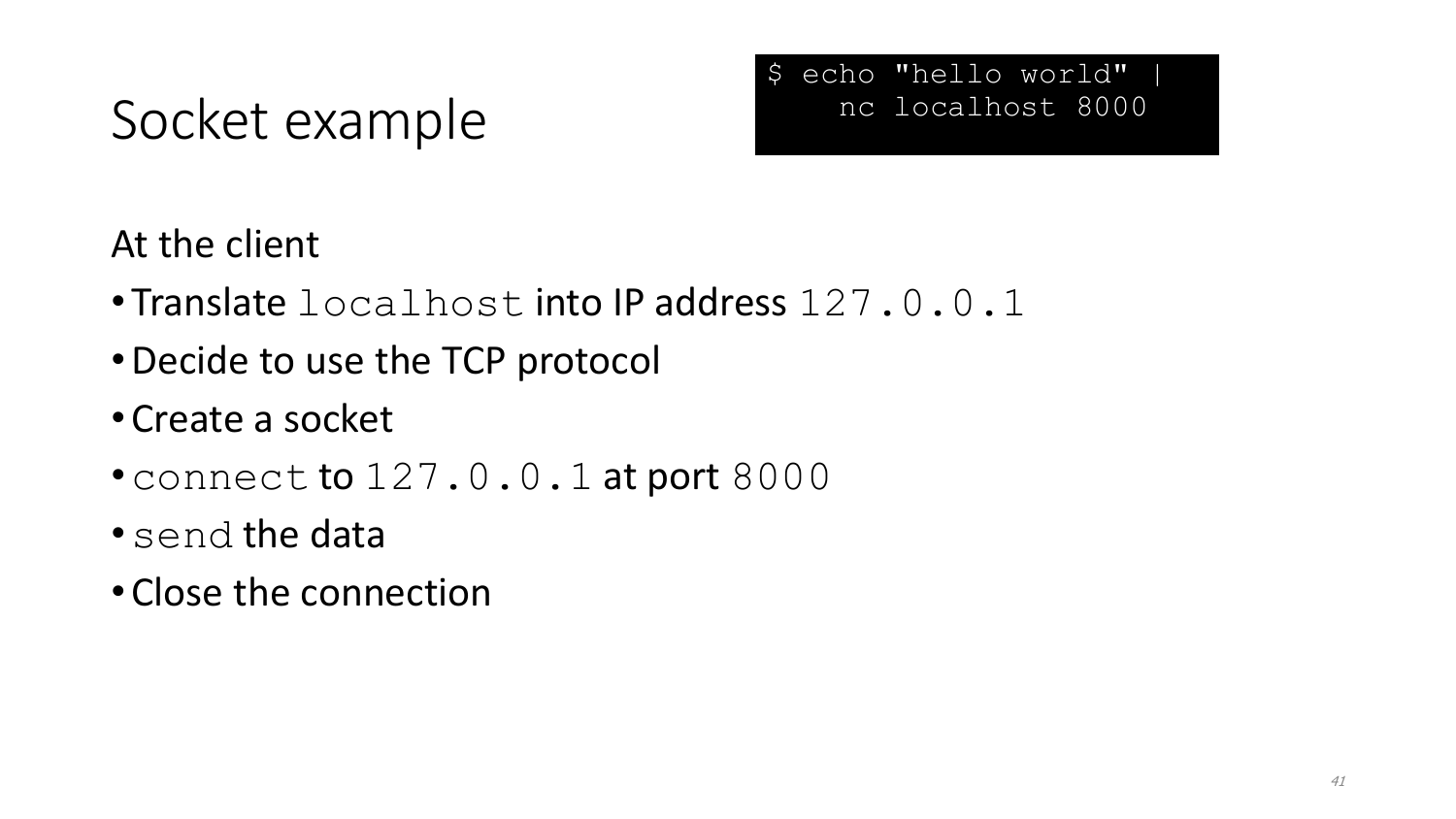# Socket example

- At the receiver (server)
- •Note: receiver was started first
- Create socket
- •Decide to use TCP
- bind the socket to port 8000
- •listen on the socket
- accept the connection request
- $recv$  the packets (until connection closed)
- Close the socket

#### \$ nc –l localhost 8000 hello world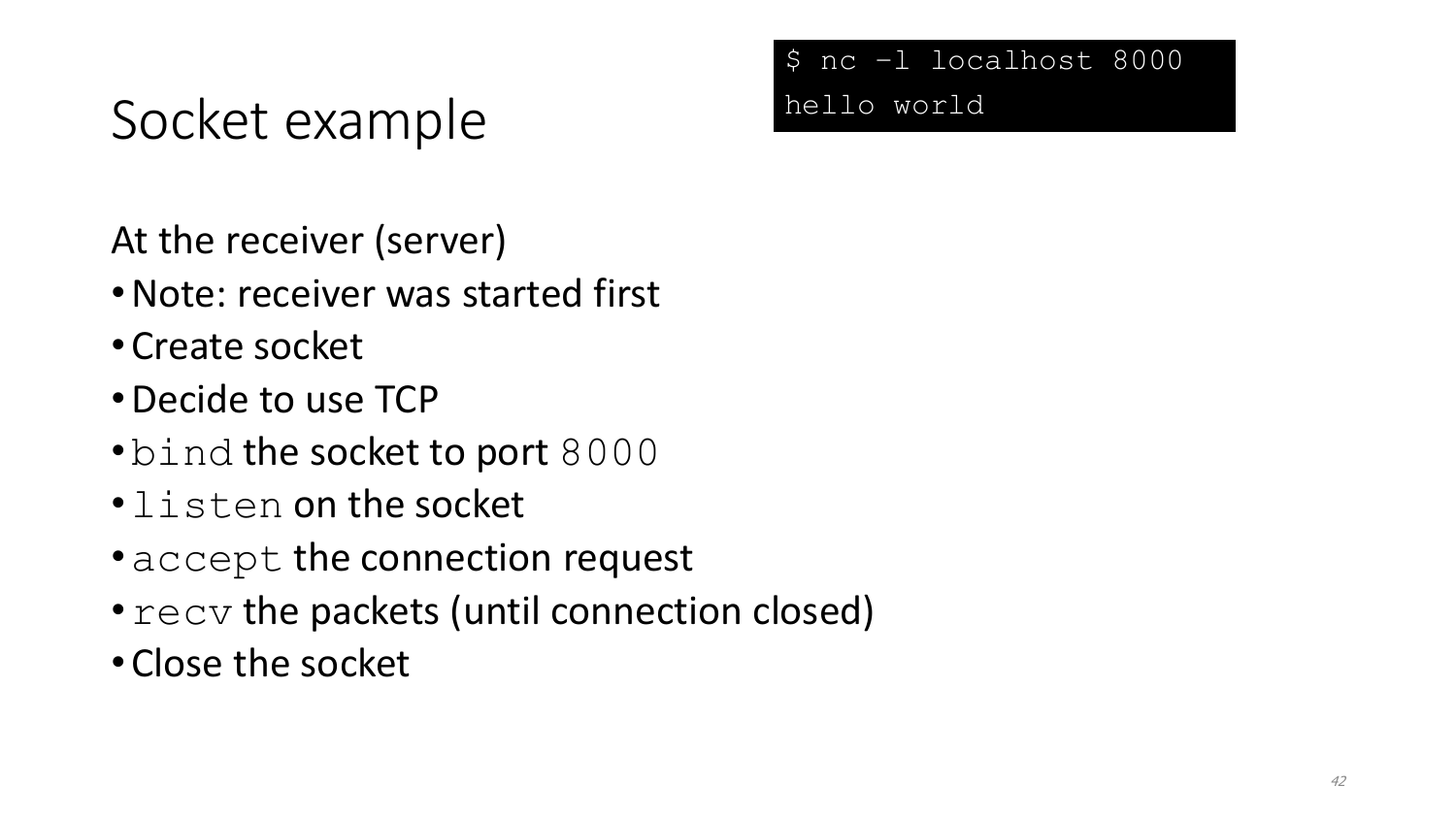

sock.setsockopt( Avoid "[ERROR] Address already in use"

socket.SOL SOCKET, socket.SO REUSEADDR, 1)

sock.bind(("localhost", 8000))

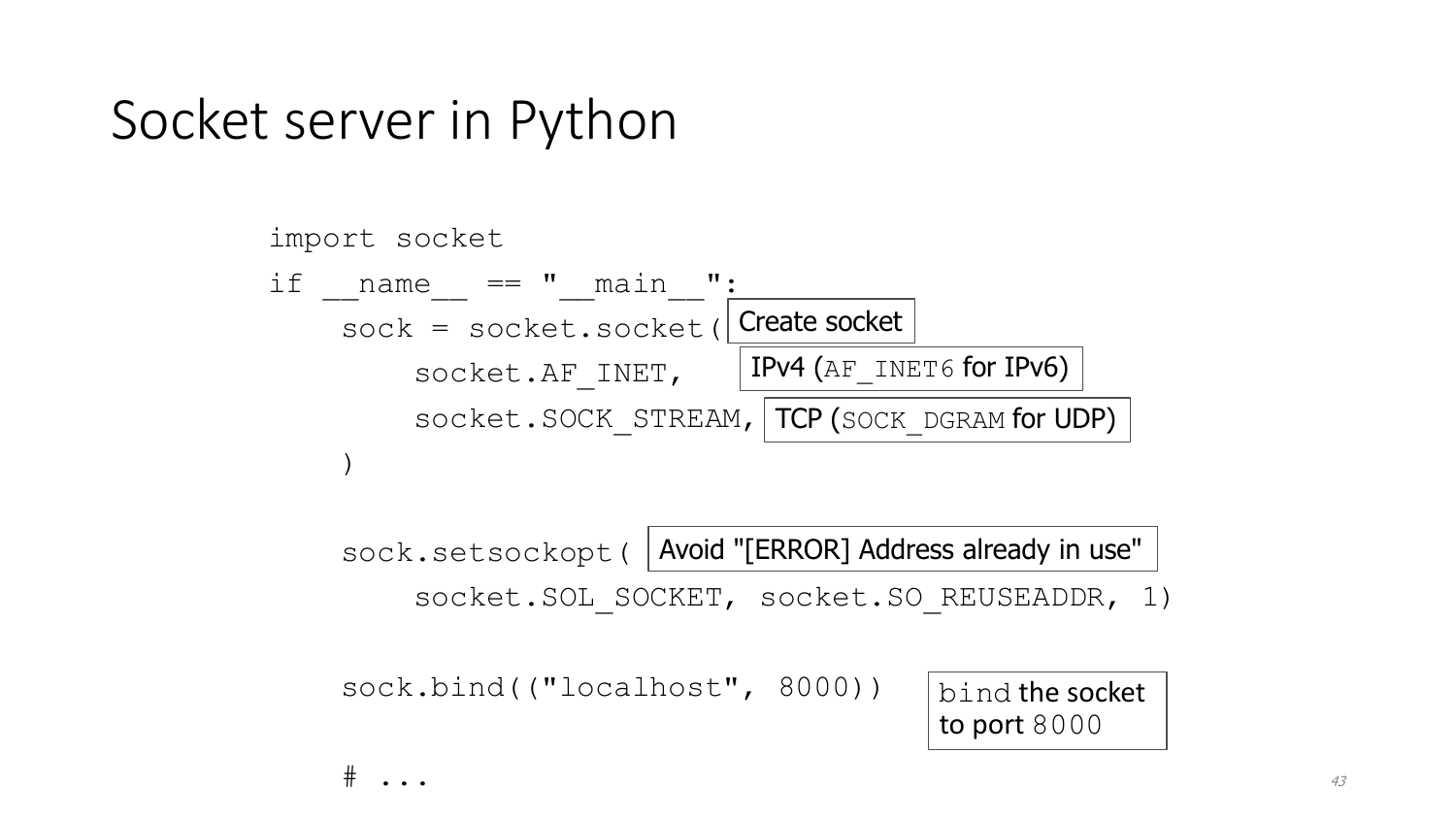```
\#...
sock.listen(5)
```
listen on the socket, queue up as many as 5 connect requests before refusing outside connections

```
clientsocket, address = sock.accept()
print("Connection from", address)
```
accept a connection request

```
message_chunks = []
while True:
    data = clientsocket.recv(4096)
    if not data:
         break
    message_chunks.append(data)
                                          recv() returns up
                                          to 4096 bytes. 
                                          Loop to receive all 
                                          data. Assumes 
                                          sender cleanly 
                                          closes connection.
```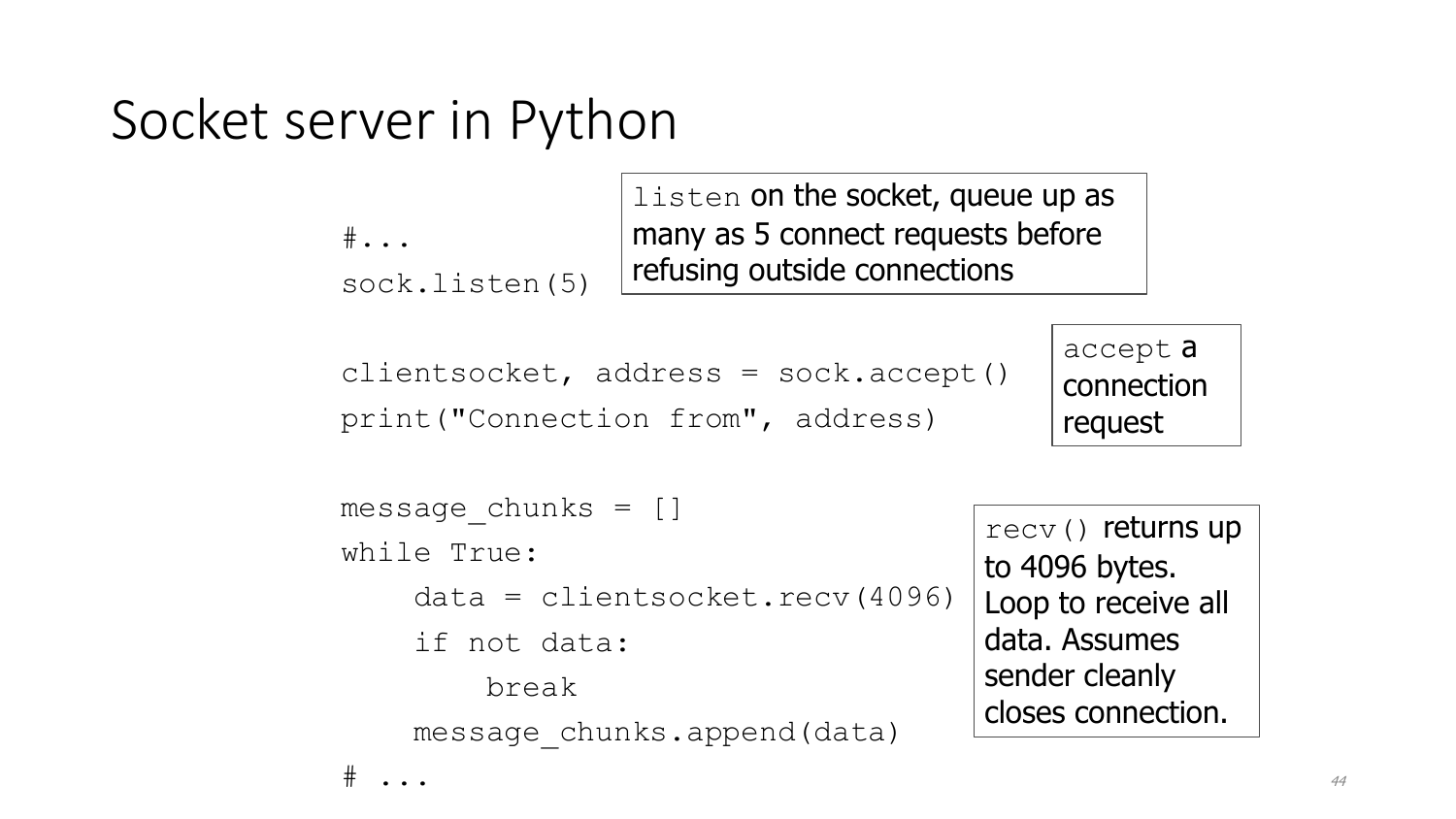$\#$ ... clientsocket.close()

Close the socket

message\_bytes = b''.join(message\_chunks) message\_str = message\_bytes.decode("utf-8") print(message\_str)

Join together chunks of bytes, then interpret as a UTF-8 string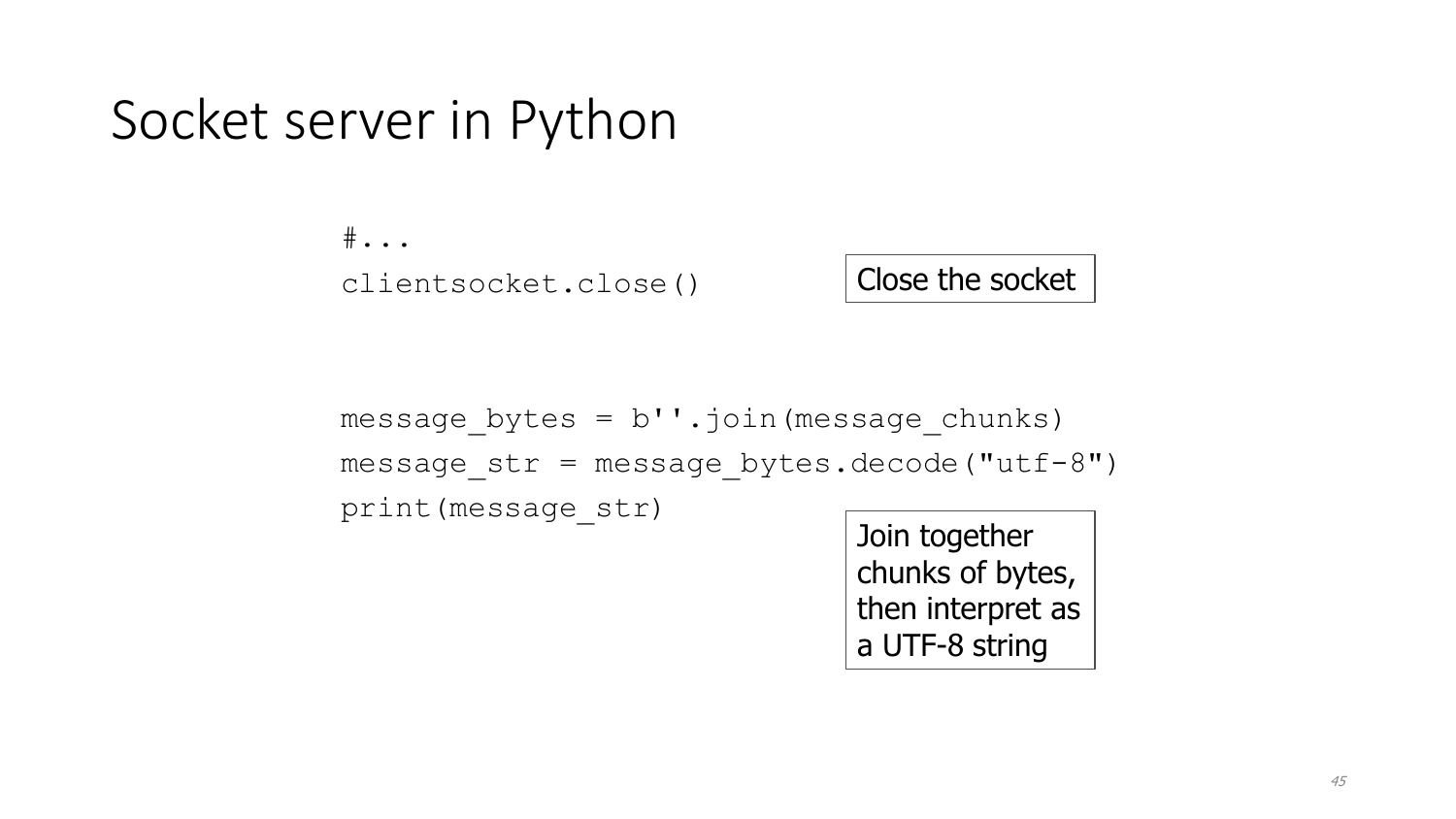#### **Server**

#### \$ python3 test server.py

Server: connection from ('127.0.0.1', 60980)

hello world

#### **Client**

\$ echo "hello world" | nc localhost 8000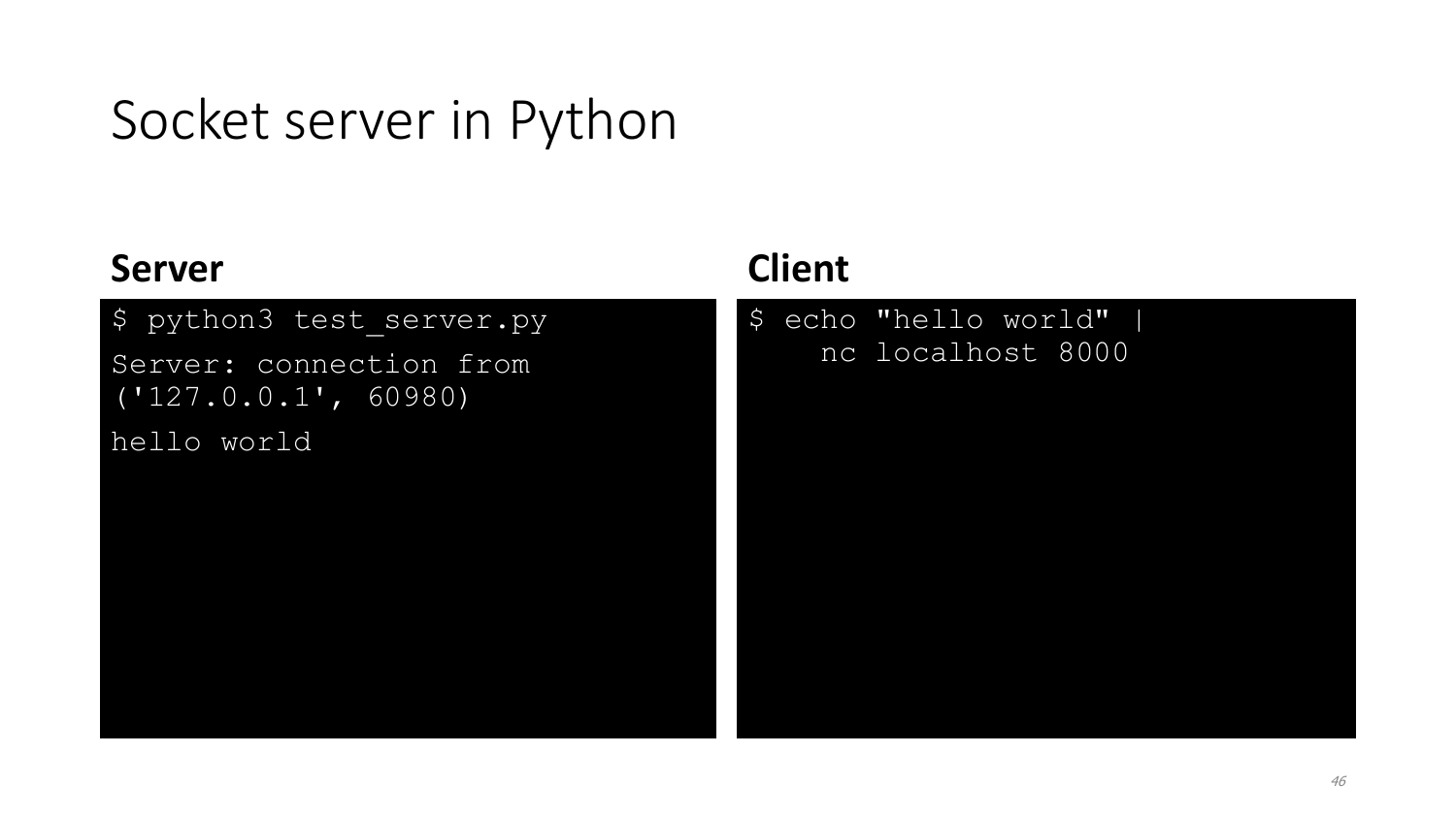#### **Server**

\$ python3 test\_server.py

Server: connection from ('127.0.0.1', **60980**)

hello world

#### **Client**

- •When a TCP server accepts a new client, it returns a new socket to communicate with the client
- •Allows the server to communicate with multiple clients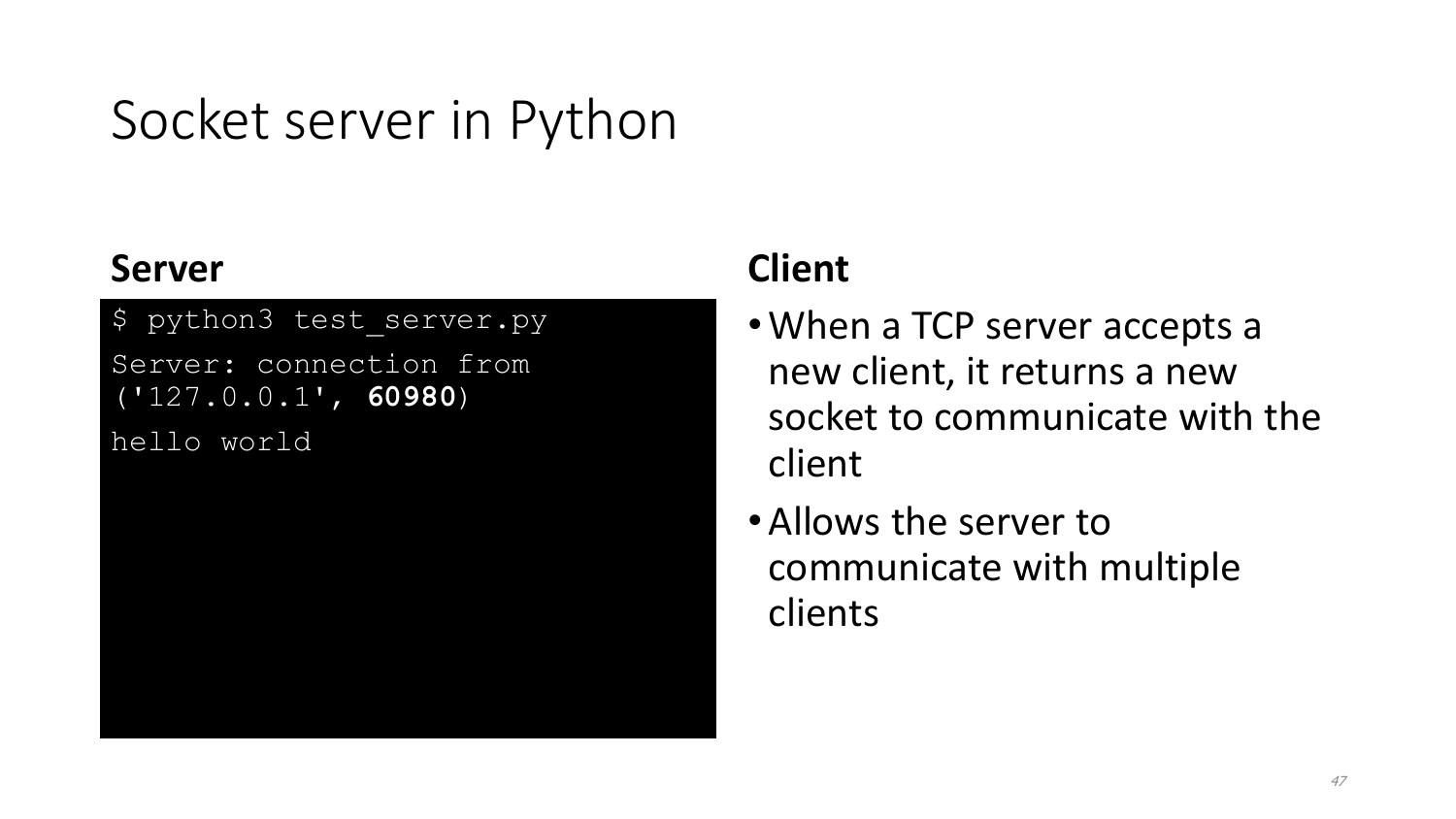#### Socket client in Python

```
import socket
if name = " main ":
   # create an INET, STREAMing socket
    s = socket.socket(socket.AF_INET, socket.SOCK_STREAM)
    # connect to the server
    s.connect(("localhost", 8000))
   # send a message
   message = "hello world!"
    sock.sendall(message.encode('utf-8'))
    s.close()
```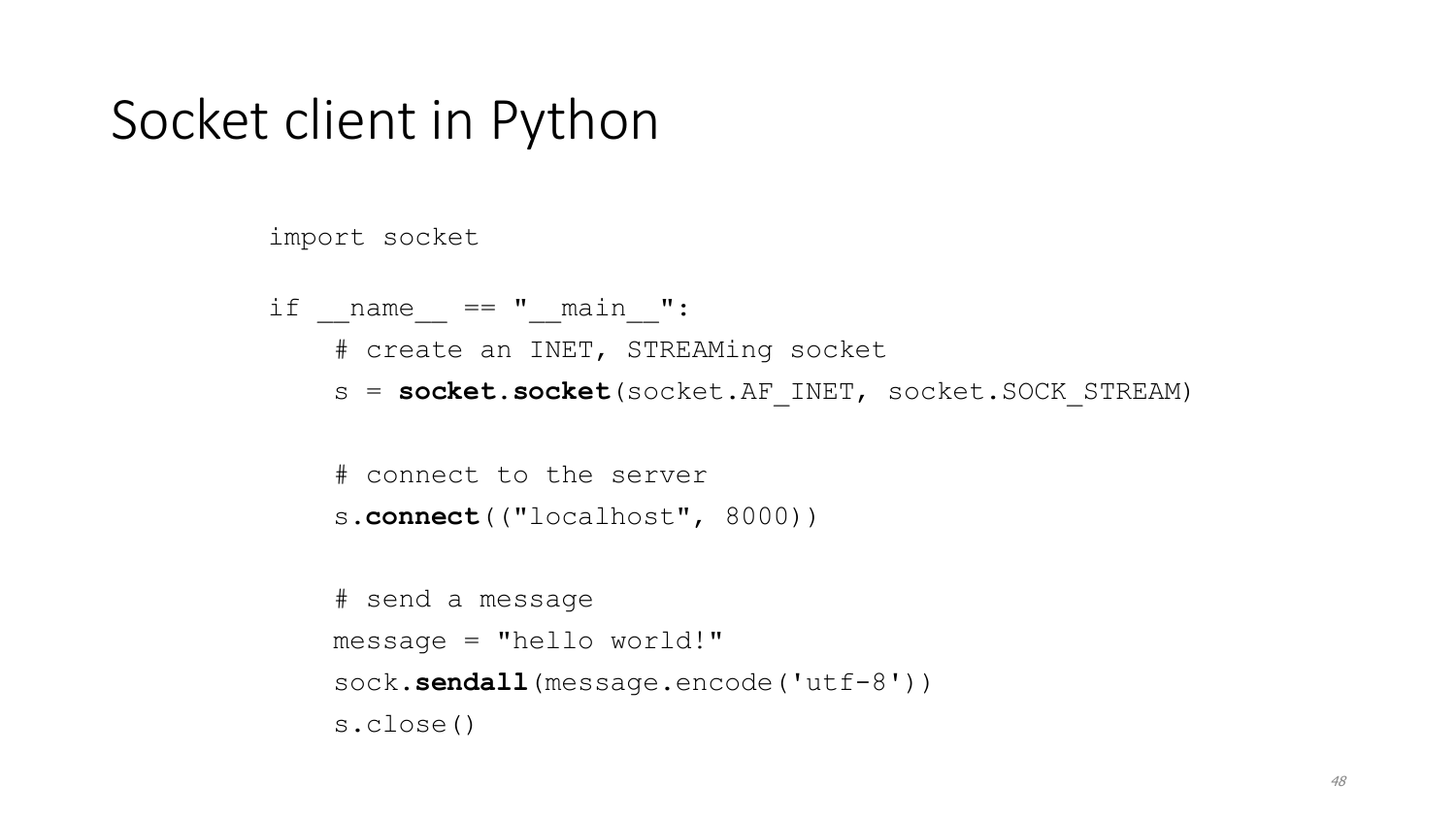## Socket client in Python

#### **Server**

\$ nc –l localhost 8000

hello world

#### **Client**

\$ python3 test\_client.py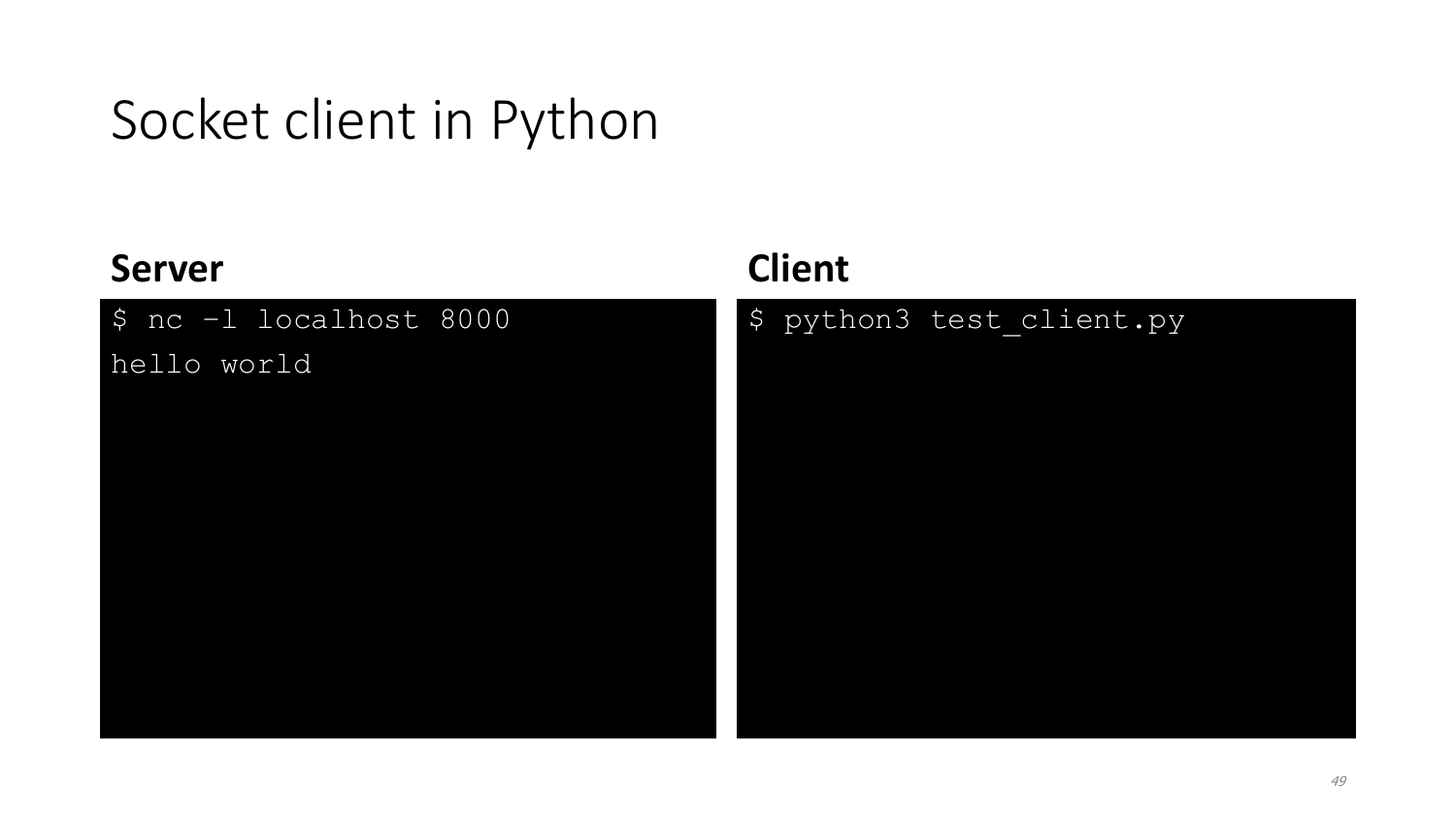# Socket client/server in Python

#### **Server**

#### \$ python3 test server.py

Server: connection from ('127.0.0.1', 60980)

hello world

#### **Client**

#### \$ python3 test\_client.py